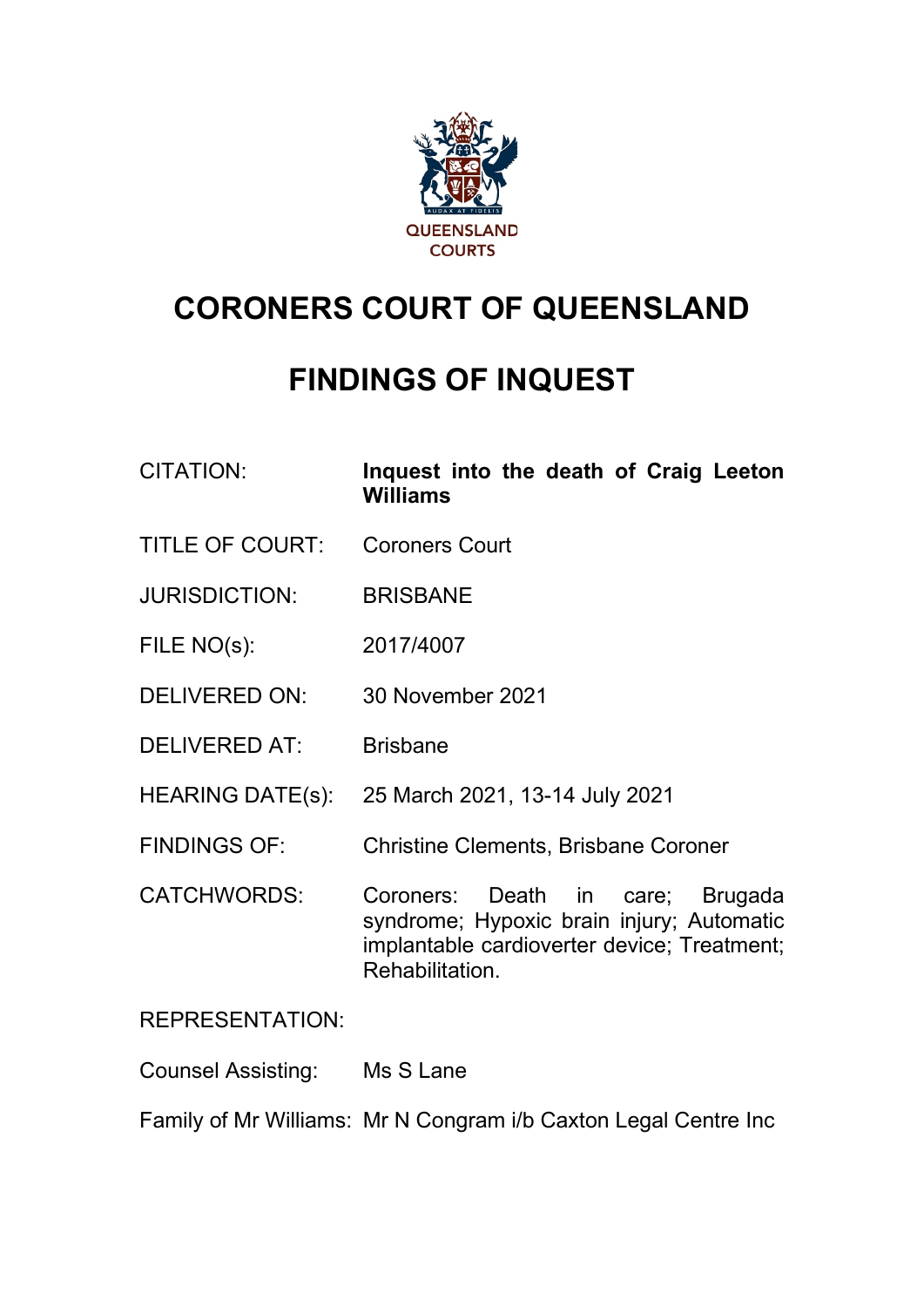| <b>Metro North Hospital</b><br><b>And Health Service:</b>  | Ms L Willson i/b Metro North Legal                   |
|------------------------------------------------------------|------------------------------------------------------|
| <b>Cairns and Hinterland</b><br><b>Hospital and Health</b> |                                                      |
| Service:                                                   | Ms S Gallagher i/b Cairns Hospital & Health<br>Legal |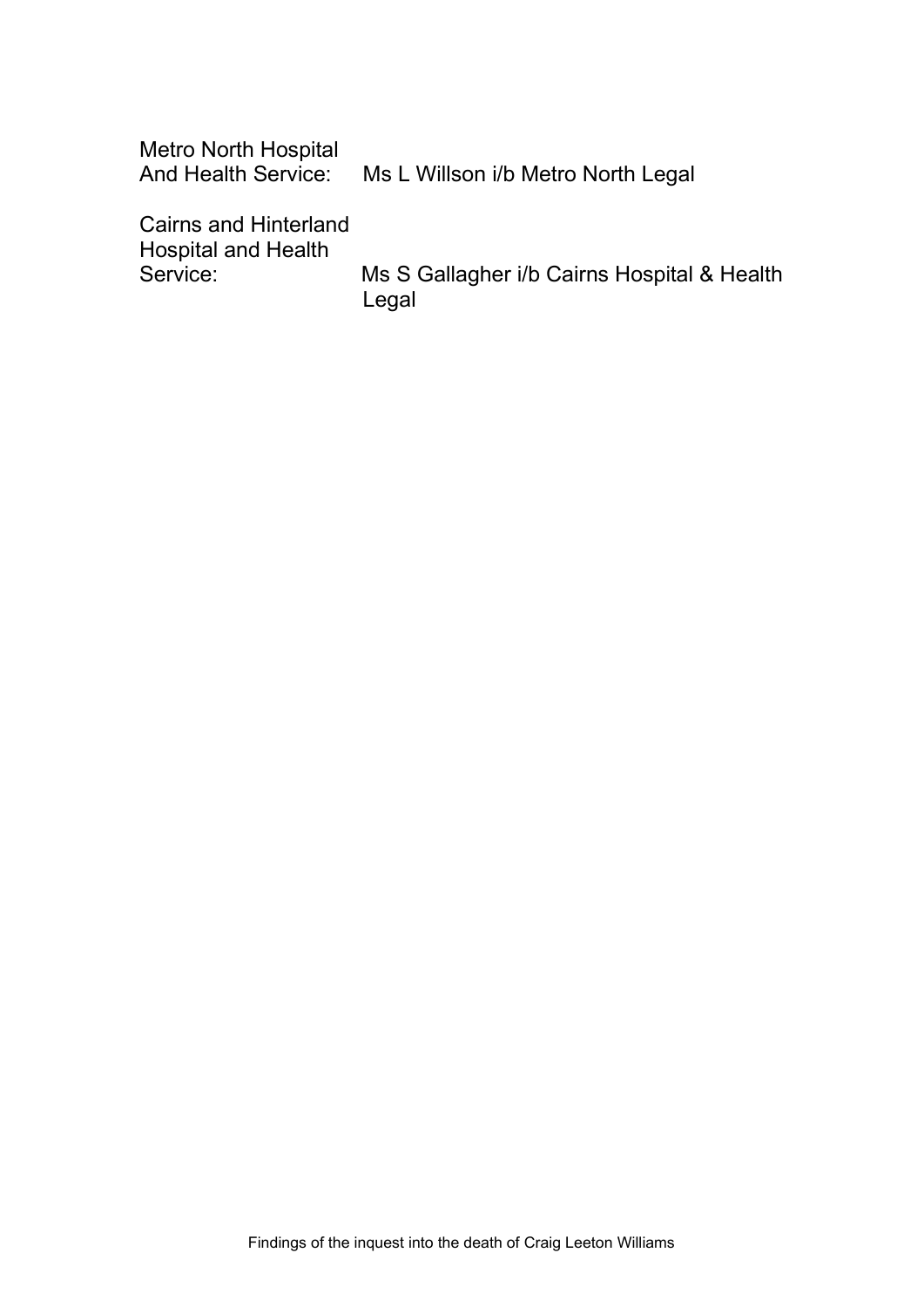| <b>Introduction</b>                                                         |      |
|-----------------------------------------------------------------------------|------|
|                                                                             | 4    |
|                                                                             |      |
|                                                                             |      |
|                                                                             |      |
|                                                                             |      |
|                                                                             |      |
| Independent expert opinion relating to Craig's cardiac medical care  11     |      |
|                                                                             |      |
| Dr Dunlop's assessment on that day was as follows:                          |      |
| Cairns Hospital – communication with Jacana and with Craig's family22       |      |
|                                                                             | . 25 |
|                                                                             | 27   |
| Whether there were any failures in the care and treatment provided to Craig |      |
|                                                                             | 31   |
|                                                                             | 31   |
|                                                                             | 31   |
|                                                                             | 32   |

# **Contents**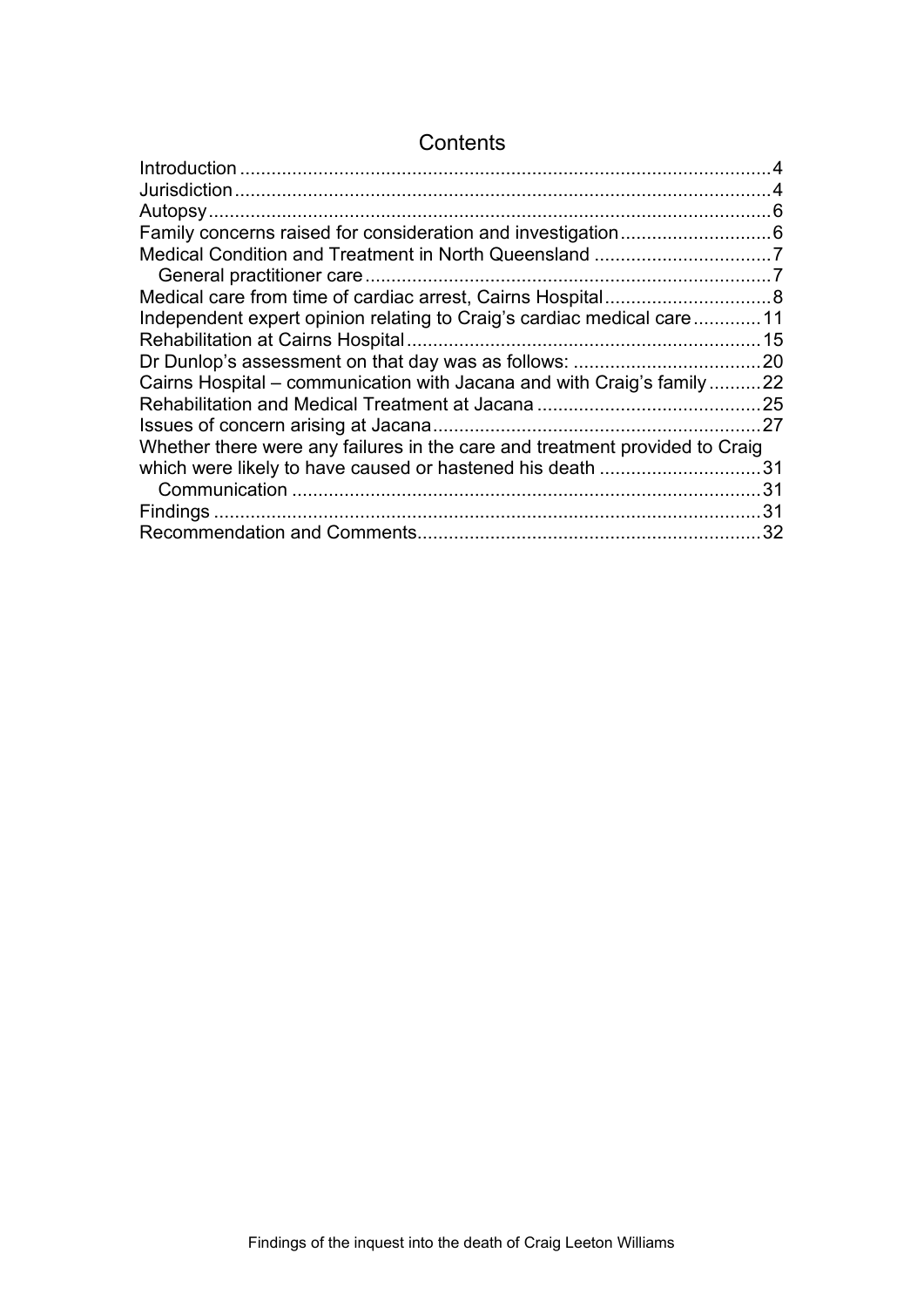# <span id="page-3-0"></span>Introduction

In 2015 Craig Leeton Williams was living with his parents, Jean and Owen Williams, in Innisfail, Queensland. At his family's request, Craig is referred to as Craig in these findings. Craig was a plumber by trade, a fit and active man, who was building his own home. He was born on 6 December 1971 and was 43 years of age when he suddenly suffered a cardiac arrest on 4 October 2015 while watching the NRL final at his parents' home.

His father provided cardiopulmonary resuscitation for about ten minutes until the arrival of ambulance officers. They assessed Craig's condition, applied the defibrillator and continued cardiopulmonary resuscitation for about thirty minutes, until a heart rhythm was re-established, before transferring him to the Innisfail Hospital. On 5 October 2015 Craig was flown to the Cairns Base Hospital where he was admitted to the intensive care department. He had sustained a devastating hypoxic brain injury. He was treated under the care of the cardiology department with input from many other health specialties including allied health and rehabilitation in the Cairns Hospital for ten months. Craig was transferred to the Jacana Acquired Brain Injury Clinic, (Jacana) in Brisbane on 15 August 2016. The aim of slow stream rehabilitation was to optimise his independent living capability to enable him to live in the community, with support.

Craig lived at Jacana for just over a year before his sudden unexpected death. On the morning of 7 September 2017 he was found lying on his bed after suffering a second fatal cardiac event. He was 45 years of age at the time of his death.

The cause of his death was unable to be confirmed by medical staff and his death was reported to the coroner.

## <span id="page-3-1"></span>**Jurisdiction**

Craig's sudden and unexpected death was reportable to the coroner for potentially three reasons.

First, the *Coroners Act 2003* (the Act) states that a person's death is reportable if the death happened in Queensland and the cause of death certificate was not issued and was not likely to be issued.<sup>[1](#page-3-2)</sup> Craig's death came within this description as the underlying cause of his death was unknown.

Secondly, his death was investigated to establish whether it was a reportable "healthcare related death".[2](#page-3-3)

A healthcare related death occurs when- *…the person dies at any time after receiving healthcare that -*

<span id="page-3-2"></span><sup>1</sup> Section 8 *Coroners Act 2003* (the Act)

<span id="page-3-3"></span><sup>2</sup> Section 8 (3)(d) of the Act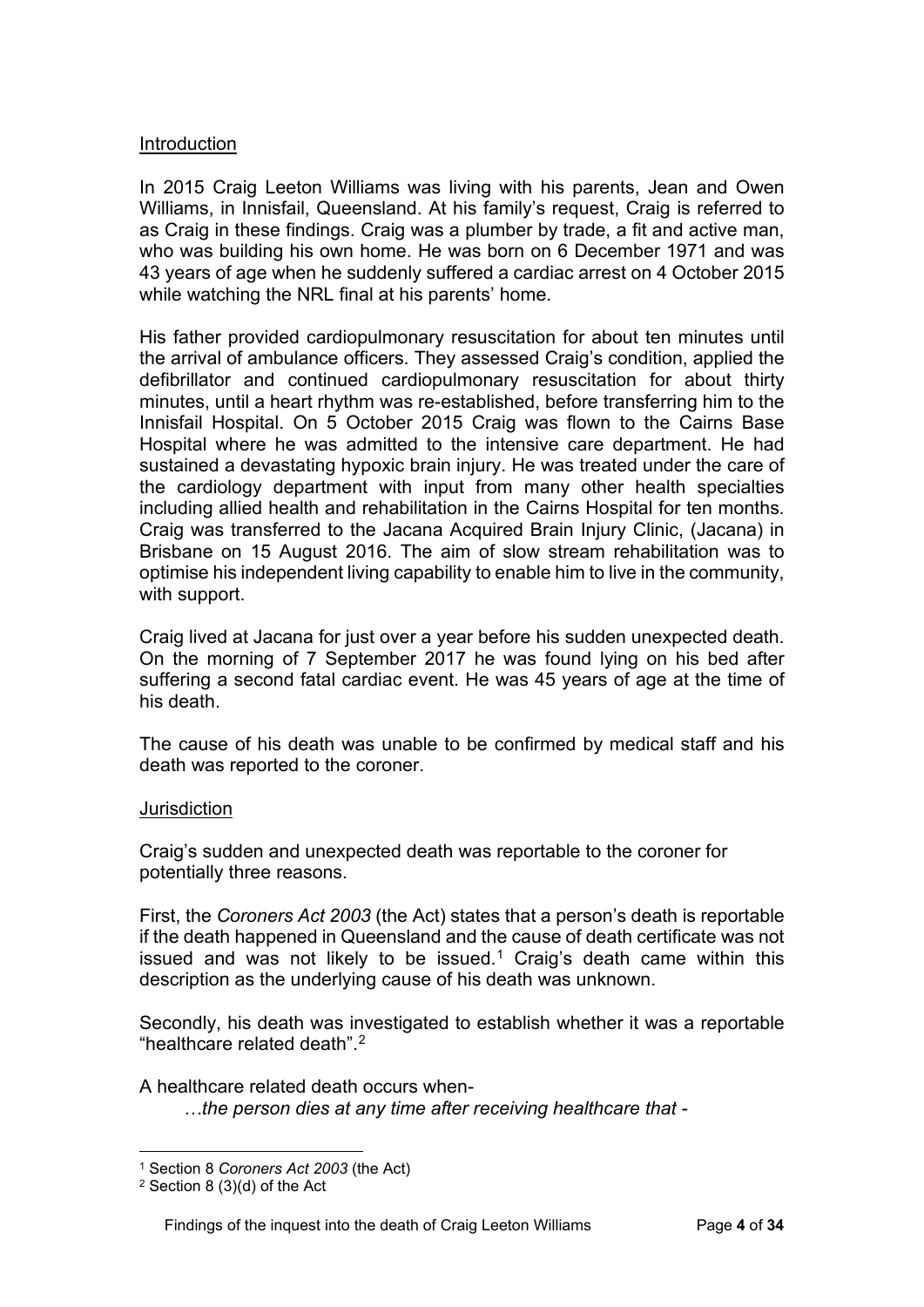*(a) either -*

*…..*

- *(i) caused or is likely to have caused the death; or*
- *(ii) contributed to or is likely to have contributed to the death; and*
- *(b) immediately before receiving the healthcare, an independent person would not have reasonably expected that the healthcare would cause or contribute to the person's death.*[3](#page-4-0)

Importantly, a health care related death includes circumstances where a failure to provide health care contributes to a person's death, if the person would not have died at the time of the person's death if the health care had been provided.[4](#page-4-1)

The third circumstance to consider was whether Craig's death was a "death in care" which is reportable under the Act. The following considerations apply:

- *(1) A person's death is a "death in care" if, when the person died –*
	- *(a) the person had a disability mentioned in the* Disability Services Act 2006*, section 11, and –*
		- *(iii) was living in a residential service-*
			- *(A) that is not a private dwelling or aged care facility; and*
			- *(B) that is wholly or partly funded by the department in which the* Hospital and Health Boards Act 2011 *is administered...or at which [that] department…provides services;[5](#page-4-2)*

There is clear evidence that, at the time of his death, Craig had a disability, an acquired brain injury, which caused a combination of intellectual, cognitive, neurological, and physical impairments. These impacts had substantially reduced Craig's capacity for communication, social interaction, learning, mobility and self-care or management. Craig needed support in his daily life. $^6$  $^6$ 

Medical review throughout his admission in the Cairns Base Hospital and Jacana confirmed that the impairments to Craig's capability were permanent or likely permanent. Certainly, there was evidence that Craig did recover significant physical capability during the ten months admission in Cairns. At the time of his death Craig was living in Jacana, which was then wholly funded by the department providing hospital and health services.

Craig's death was a death in care in accordance with the Act and was therefore investigated. If the coroner considers the death is a death in care, in circumstances that raise issues about the deceased person's care, the coroner must hold an inquest. After investigation I concluded there were circumstances that raised issues about Craig's care, and accordingly, an inquest was held as directed in section 27(1)(a)(ii) of the Act.

<span id="page-4-0"></span><sup>3</sup> Section 10AA of the Act

<span id="page-4-1"></span><sup>4</sup> Section 10AA(3)(b) of the Act

<span id="page-4-2"></span><sup>5</sup> Section 9 of the Act

<span id="page-4-3"></span><sup>6</sup> Section 11(1) *Disability Services Act* 2006.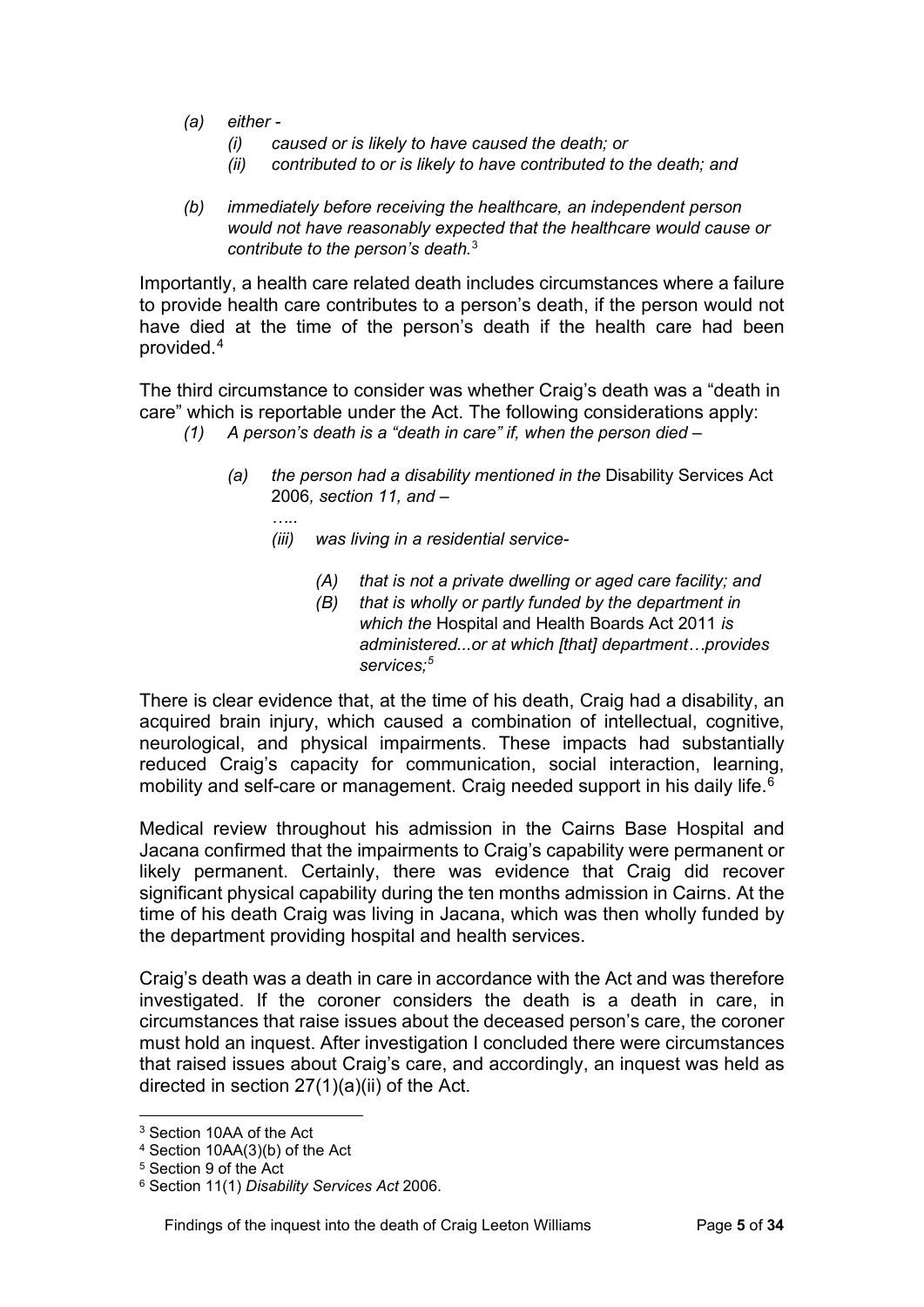# <span id="page-5-0"></span>Autopsy

Autopsy examination was undertaken on 12 September 2017 by forensic pathologist Dr Ong. An order was made for external and partial internal examination to the extent necessary to establish the cause of death. The pathologist noted "after discussion with the coroner and family members, it is felt that further examination of the brain would not assist in finding the cause of death and therefore not performed."

The Autopsy report was finalised and dated 3 January 2018. With respect to the heart, Dr Ong stated there were no ischaemic changes, inflammation or features of cardiomyopathy. There was a small focal aggregate of chronic inflammatory cells in the right atrium near the atrioventricular node. The artery to the atrioventricular node shows dysplastic change with eccentric intimal thickening.

Dr Ong stated the heart showed dilation of the right ventricle. There was patent foramen ovale, (a hole in the wall between the right and left atrium). The coronary arteries were not significantly involved by atherosclerosis. Examination of the conduction system showed slight obstruction to the artery of the atrioventricular node (dysplasia).

Toxicology analysis detected non-toxic levels of temazepam, amitriptyline and nortriptyline in the blood.

The pathologist could not identify an obvious cause of death. In the literature, it had been reported that occlusion of the artery of the atrioventricular node (in this instance secondary to dysplasia) could potentially cause death. It cannot be ascertained if this lesion had been responsible but the dysplasia in this instance did not appear to be significant. The heart showed dilated right ventricle of unknown significance. There were no changes of cardiomyopathy. The presence of patent foramen ovale was unlikely to be responsible for arrhythmias or sudden death.

In the pathologist's view, despite previous extensive investigation including genetic testing, a conduction disorder could not be entirely ruled out. Therefore, Dr Ong advised family members to seek medical advice as some of these disorders are inheritable. Dr Ong concluded the cause of death was "not ascertained".

## <span id="page-5-1"></span>Family concerns raised for consideration and investigation

Craig's family were devastated by his sudden unexpected death. Craig's parents, together with his siblings, Sheree Williams Lawrence and Jason Williams, held statutory appointed health care power of attorney on behalf of Craig following his incapacity. QCAT had decided on 8 December 2015 that appointment of a guardian was not required. Craig's parents and siblings continued as Craig's statutory health attorneys in accordance with the Powers of Attorney Act. This enabled the family to make major health care decisions for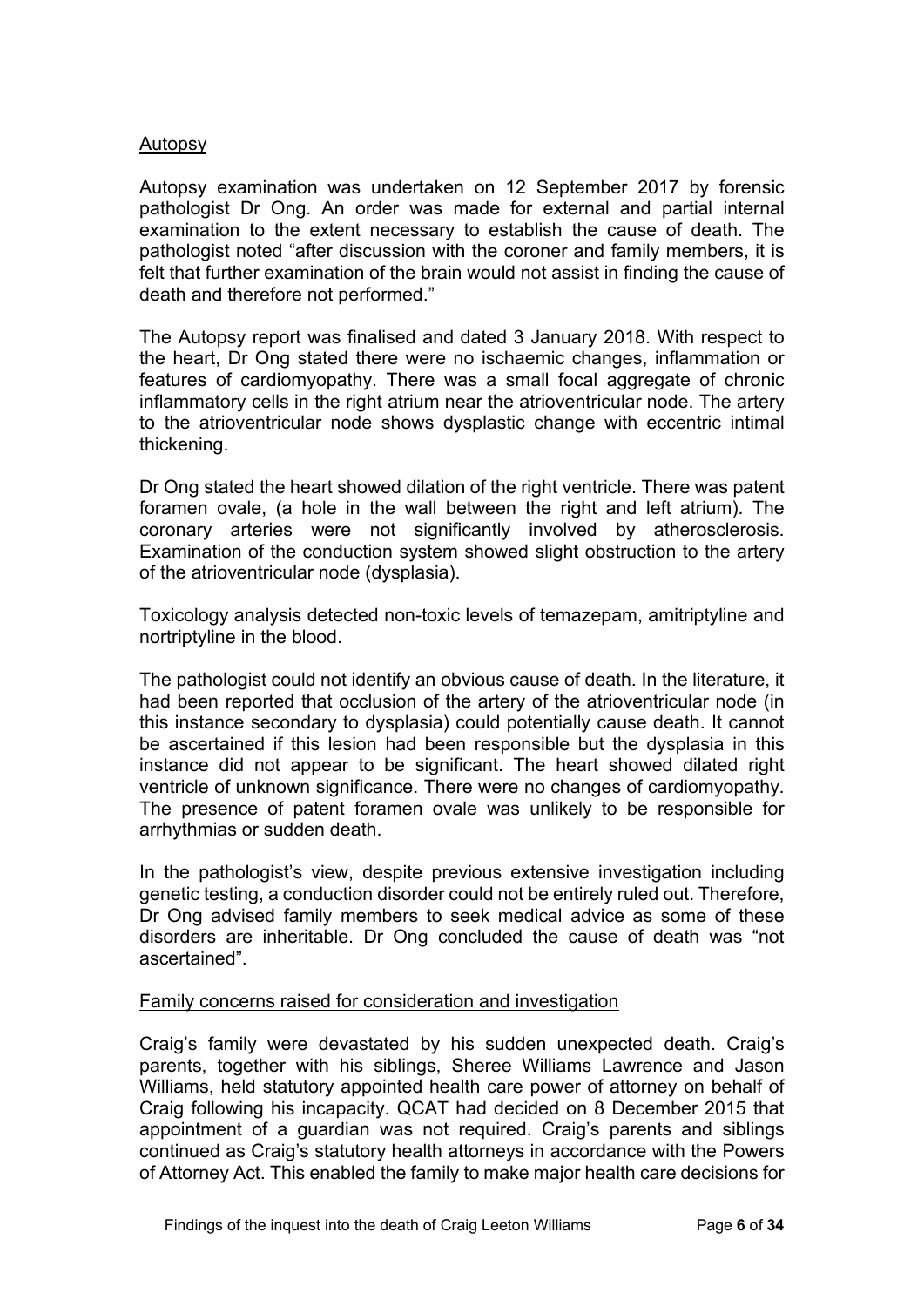Craig jointly, and minor healthcare decisions both jointly and severally (or individually).

Mrs Lawrence was the spokesperson on behalf of the family. On 14 January 2018 Mrs Lawrence emailed the coroner advising she had attended a meeting with members of staff at Jacana.

She was told that Craig was examined once per month by a GP and all his vitals monitored*.* She assumed this included monitoring his heart because his brain injury had been caused by a cardiac event. He had been under the care of a cardiologist for ten months in Cairns. His cardiac condition was stable when he was transferred to Jacana. She asked when the last occasion of monitoring of his heart occurred and was shocked and dismayed when she learned that his cardiac condition had never been monitored. She was informed of a letter which accompanied Craig when he was admitted, which recommended regular cardiac monitoring. Mrs Lawrence was unaware of this.

This was of critical concern to Craig's family. During investigation several issues and concerns were identified relating to the care provided to Craig. Each of these will be addressed after summarising the events and medical treatment commencing from Craig's first attendance upon his general practitioner seeking assessment and treatment for chest pain.

# <span id="page-6-1"></span><span id="page-6-0"></span>Medical Condition and Treatment in North Queensland

# *General practitioner care*

On 19 March 2015 Craig attended his general practitioner at Innisfail, Dr Mark Flynn, because he had been experiencing chest pains. Dr Flynn conducted an electrocardiogram (ECG) that day. This revealed "a minor conduction delay, with a sinus rhythm [heartbeat] at 80bpm". [7](#page-6-2) Dr Flynn examined him and concluded the chest pain was not cardiac in origin. It may have been musculoskeletal. He did not believe Craig required specialist review at that time and advised him to return if his pain recurred, or he had any concerns whatsoever.

Six months later Craig returned to consult Dr Flynn on the morning of 30 September 2015 due to another episode of chest pain which occurred the evening before. The pain occurred again, earlier on the morning of 30 September before he attended upon Dr Flynn. Craig described sharp jabs or twinges in the left lower chest. He also referred to neck pain the afternoon and night before his appointment. Craig said that similar neck pain had previously responded to chiropractic treatment.

Dr Flynn recorded Craig was pain free when he attended the appointment. A second ECG was consistent with prior results. His pulse was 88 bpm and his blood pressure was 116/83 mm Hg. The ECG showed his sinus rhythm was 85 bpm with evidence of a minor conduction abnormality. Dr Flynn said this was

<span id="page-6-2"></span><sup>7</sup> Statement of Dr Flynn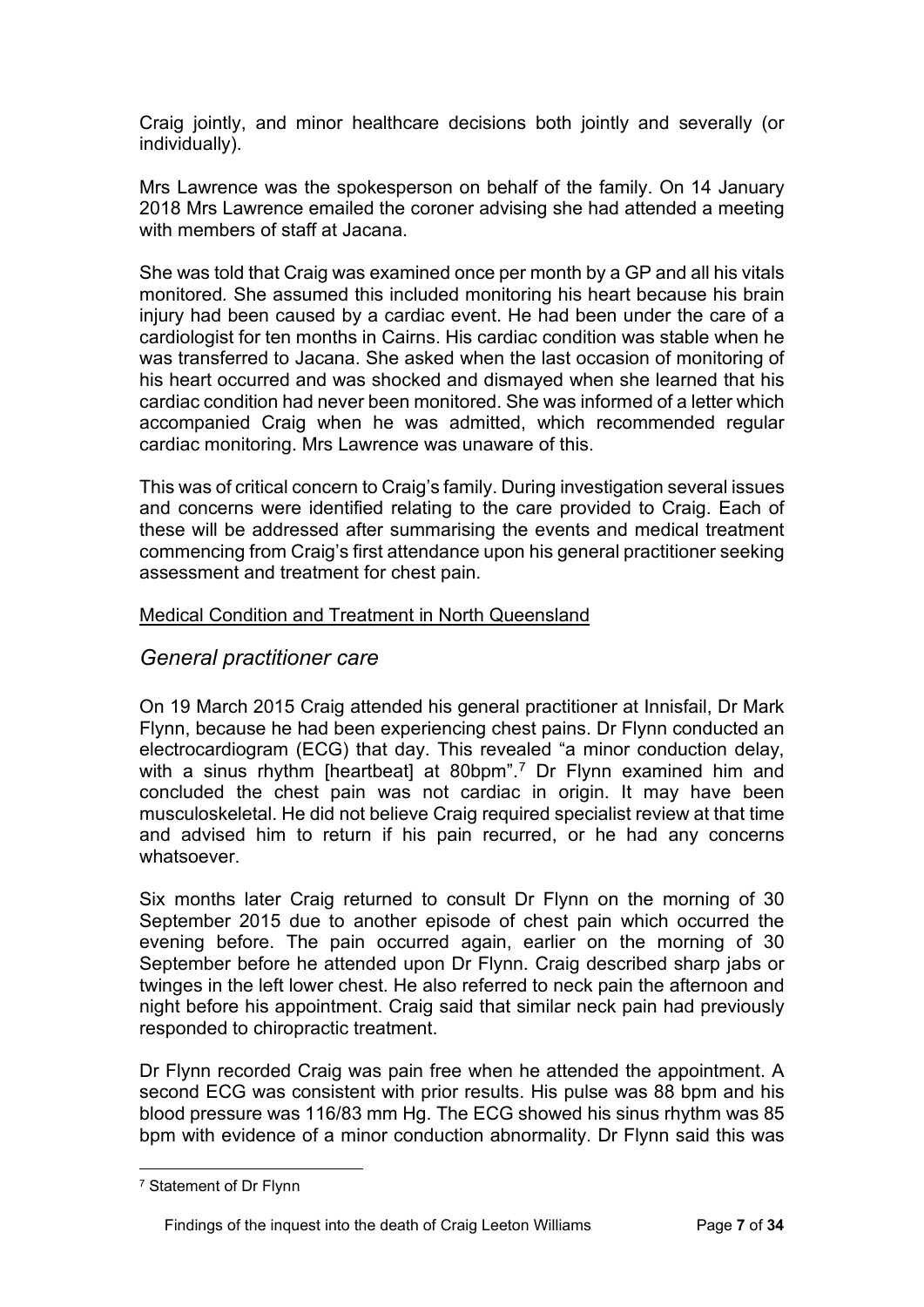unchanged from the earlier ECG in March 2015. Dr Flynn requested further investigations including cardiac enzymes, which could show markers indicating damage to heart cells. He ordered echocardiography (an ultrasound of the heart). Dr Flynn reviewed Craig the next morning on 1 October and confirmed the blood tests were clear. A third ECG was performed that morning and was consistent with the first two readings. The ultrasound echocardiogram was yet to be arranged.

Dr Flynn referred Craig to Dr Josh Tsai, a cardiologist in Cairns, to undertake a stress ECG. The appointment with Dr Tsai was scheduled for 29 October 2015. The referral letter referenced several presentations with atypical chest pains. Dr Flynn referred to ECGs revealing a minor conduction abnormality, which has been constant over several ECGs commencing in March. He concluded there were no adverse risk factors. By this, he meant there was no indigenous heritage, family history, diabetes, smoking, overweight, inactivity, advanced age, or adverse lipid profile on recent profile.

In his referral letter Dr Flynn described the ECG conduction abnormality as "minor right bundle block branch block". On review of the repeat ECG testing, he stated the results were more correctly explained as minor conduction abnormality.

# <span id="page-7-0"></span>Medical care from time of cardiac arrest, Cairns Hospital

Three days after his attendance upon Dr Flynn, on 4 October 2015, Craig suffered a massive cardiac event while sitting at home, watching the NRL grand final. As previously detailed Craig was resuscitated by his father and ambulance officers, who identified he was in ventricular fibrillation. He required eight shocks, before transfer to the Innisfail Hospital. He was then transferred to the Cairns Hospital the next day, suffering from cardiogenic shock, requiring adrenalin, noradrenalin and intubation.

Craig was assessed and admitted to the intensive care unit. The Director of the Cardiology Department, Dr Gregory Starmer, was the consultant who took overall care of Craig during his admission. Investigation confirmed there was no significant coronary artery disease. His out of hospital cardiac arrest was non-ischemic. A full panel of investigation was undertaken looking for all causes. This raised the question of whether an underlying conduction disorder, such as Brugada, may have been the cause for his unexplained cardiac arrest due to an irregular heartbeat. Subsequent genetic testing did not reveal any pathogenic abnormalities, and so the cause of his arrest remained unclear. In Dr Starmer's evidence at the inquest he explained that despite the negative result of the genetic test, this does not completely exclude Brugada Syndrome, which was the presumptive diagnosis.

Because the likelihood was an underlying conduction disorder causing an arrythmia, an implantable cardioverter defibrillator was a possible consideration. This was the only treatment that could prevent a repetition of another arrythmia, but a neurological assessment would be required before further consideration of this intervention. It was explained to the family early in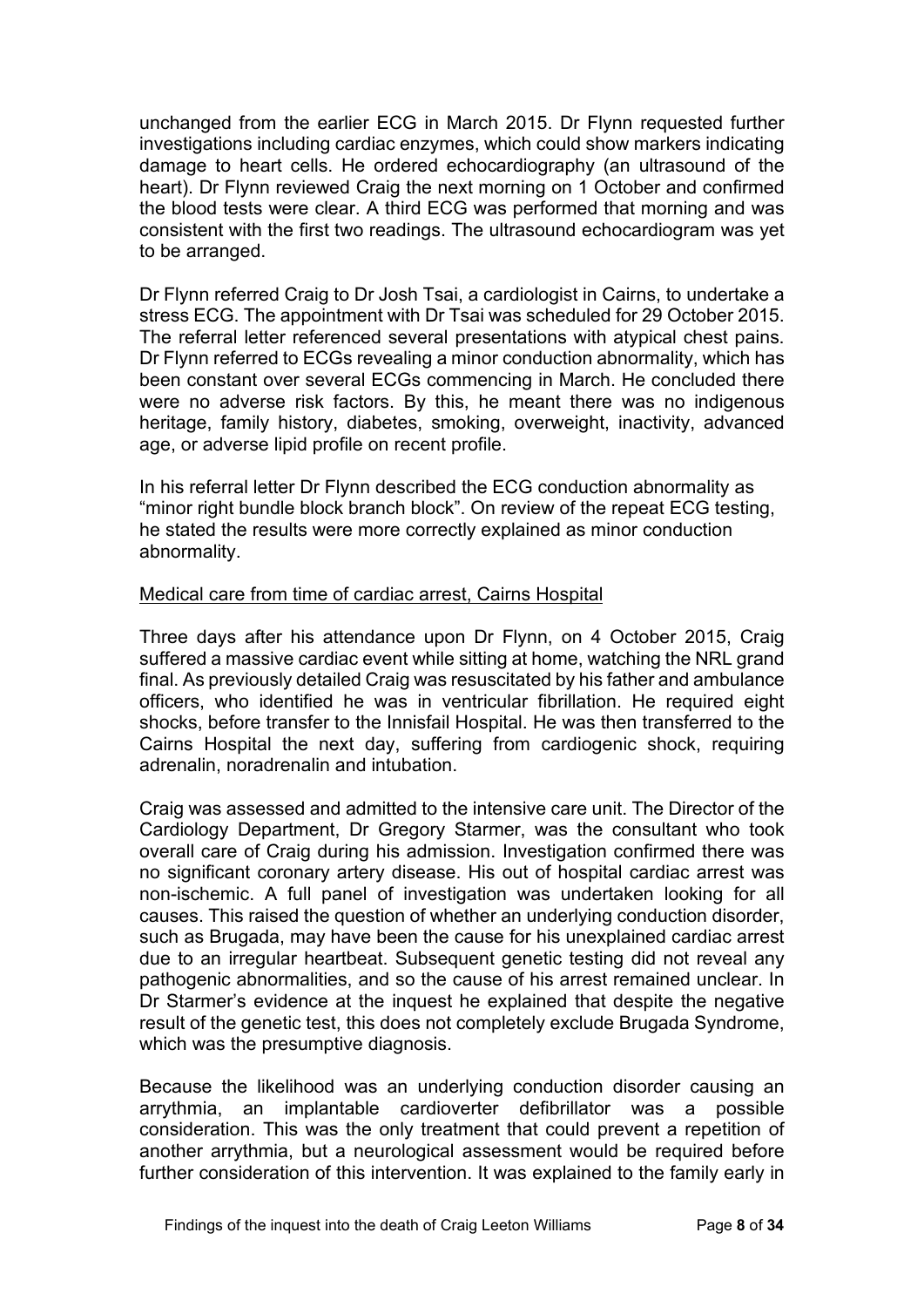the admission that cardiology would consider the automatic implantable cardioverter defibrillator (AICD) if Craig recovered to the stage of being able to live independently.

Dr Starmer said early during Craig's admission there was multi-disciplinary discussion, including the family, and the rehabilitation specialist Dr Martin Dunlop, who was the Director of Rehabilitation. Over time, there were separate discussions at the combined weekly via video conferring with the Townsville Hospital. Specialists from the Cardiac/Cardiothoracic Surgery and Electrophysiology disciplines participated in these multidisciplinary meetings. The extent of damage caused by the cardiac arrest could not be assessed until Craig had regained consciousness, after being gradually weaned from sedation. By 9 October 2015 it was evident that Craig had suffered a hypoxic brain injury due to lack of oxygen to his brain due to the cardiac incident. His family were advised that there was a high chance this was a severe brain injury.

In evidence Dr Starmer explained the Cairns hospital had treated nine people over the year for out of hospital cardiac arrests, which have about a 50% mortality rate after admission to hospital.

By 23 October Craig's condition had stabilised and improved. It was decided that he no longer needed the constant telemetry monitoring in the cardiac ward. Dr Starmer stated "it was felt his rehab would be better served without the telemetry unit which involves a little unit with leads attached to him and he certainly did seem to improve with that off…and so he was moved to a non-monitored ward area for further rehabilitation "[8](#page-8-0)"

Craig was transferred from the intensive care unit into the renal and respiratory ward, where there was a bed available but he was still under the care of the cardiology department, headed by Dr Starmer. The tracheostomy had been removed. At that time Craig was deemed not for readmission to ICU, and not for reintubation. He was able to leave his bed with assistance but had not regained his ability to communicate fully with his family.

A genetic test for Brugada syndrome was arranged. The test did not identify a genetic pathological abnormality specific to Brugada symptom, but Dr Starmer confirmed that the treating team assumed the likelihood of the conduction disorder was Brugada and managed his care accordingly.

Various medical problems required high level nursing support and treatment during Craig's admission in Cairns. This included urinary tract infection and possible pneumonia. He experienced seizures and limb jerking in December 2015, but epilepsy was ruled out. He was frequently agitated. During the first six months on the ward, Craig was on constant cardiac monitoring. No further cardiac events were detected. Craig had trouble with his nasogastric tube and often pulled it out (as many as fifty times). After six months cardiac monitoring with no concerning cardiac symptoms a decision was reached to cease the continuing monitoring.

<span id="page-8-0"></span><sup>8</sup> T1-9, 12-18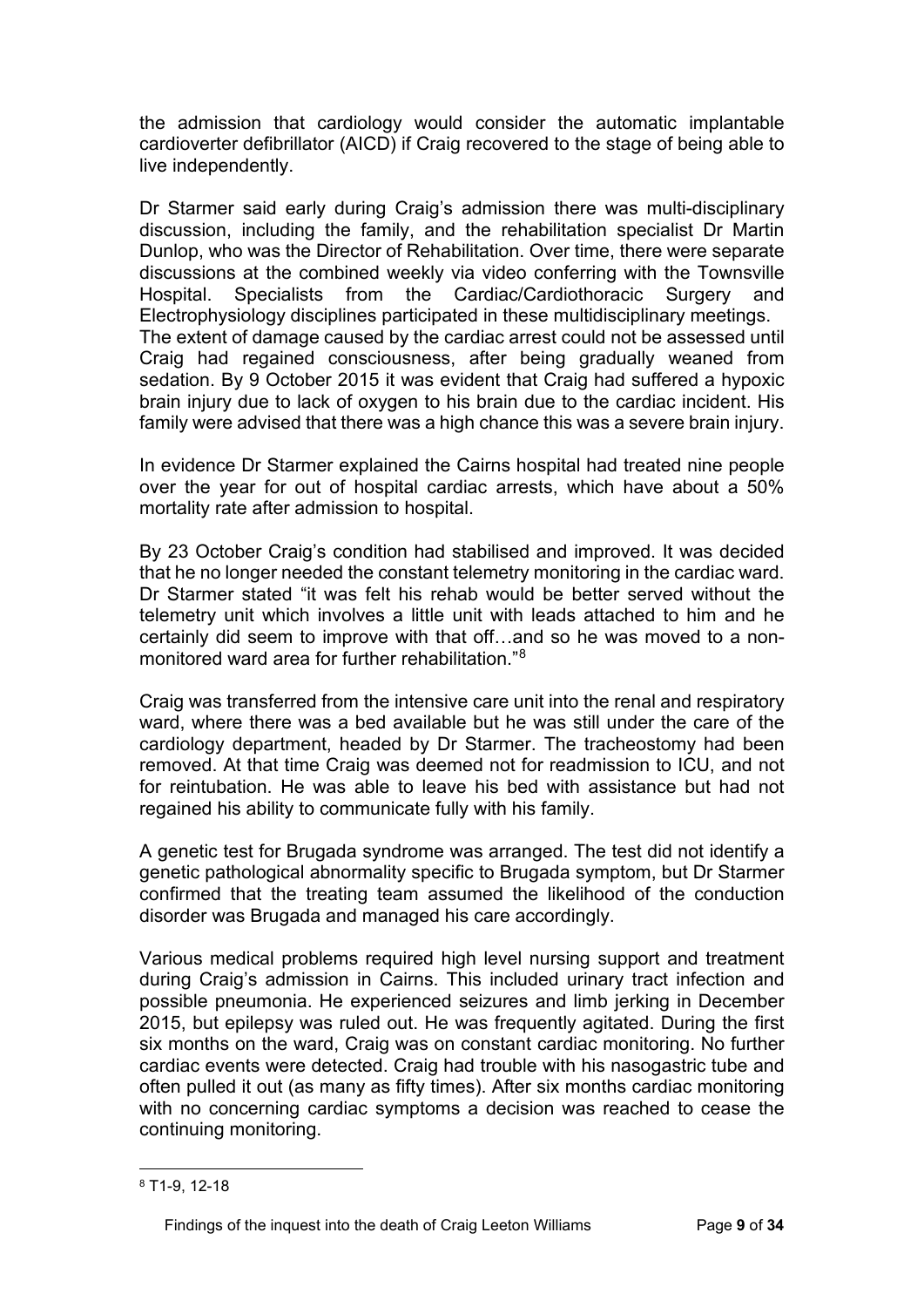He lost significant weight and by February a PEG was inserted to assist in nutrition. This was removed in June 2016.

Craig's family had hoped he would improve sufficiently to transfer to a brain injury unit in Brisbane, where his brother and sister lived. His parents also planned to move to support Craig. In December 2015 a referral was made by the treating team at Cairns requesting consideration of access for Craig to the Brain Injury Rehabilitation Unit (BIRU) at the Princess Alexandra Hospital and the Jacana Acquired Brain Injury Centre operated by the Prince Charles Hospital. Craig was not accepted for initial transfer to either Brisbane facility due to his continuing high needs care, which could not be accommodated in the specialty units. Instead, Craig continued to live in the Cairns Hospital for a total of ten months. He continued treatment by a multidisciplinary team involving cardiology and allied health providing rehabilitation input.

By early August 2016 Craig had been weaned off all medication, including risperidone. The only remaining oral medication was melatonin to assist with sleep.

On 1 August 2016 Jacana confirmed Craig had been accepted for slow stream rehabilitation commencing from 15 August 2016.

The family again raised the potential role of an AICD. There was no capacity for this to occur in Cairns Hospital at that time. It would have required transfer to Townsville to occur in north Queensland. Dr Starmer considered this issue could be revisited once Craig had transferred to Jacana in Brisbane. Craig had been stable from a cardiac viewpoint for many months and Dr Starmer was comfortable for his transfer to Brisbane to proceed and did not require cardiac monitoring. It was noted in the record on 1 August that Dr Starmer thought it most appropriate for Craig to be referred to a cardiologist in Brisbane, once he had settled in, regarding whether an AICD was a suitable option for him in the future.

Dr Starmer stated the only management of Brugada Syndrome is secondary prevention, to prevent subsequent possible cardiac arrest, by an implantable defibrillator. There is no other proven therapy.

Dr Starmer said the option of an AICD was constantly reconsidered throughout the admission. There were several multi-disciplinary meetings and "the consensus was always that if Craig improves, then we would certainly consider this therapy". [9](#page-9-0) Dr Starmer went on to explain, "there's guidelines and they generally suggest that there needs to be a reasonable expectation of survival firstly, and it is an adequate neurological outcome". [10](#page-9-1) Dr Starmer was explicitly asked to explain the conclusion reached, whether Craig had not improved to the point where he would be eligible for that therapy. He confirmed it was the consensus conclusion after repeated multi-disciplinary considerations. He

<span id="page-9-0"></span><sup>9</sup> T1-10, 25-27

<span id="page-9-1"></span><sup>10</sup> T1-10, 29-35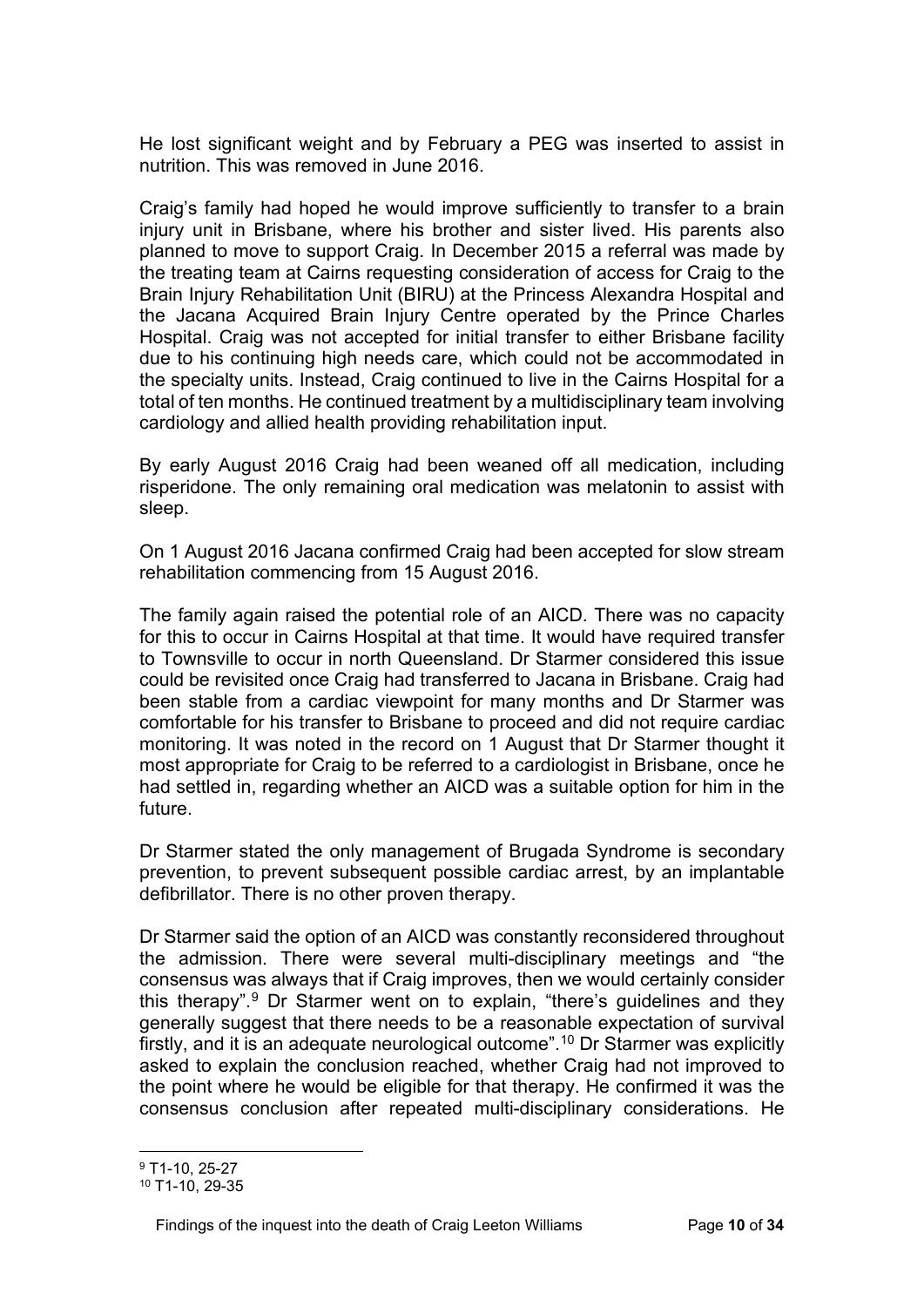referred to the European Society of Cardiology Guidelines, which were corroborated by the American Guidelines.

He explained there are Australian guidelines relating to Brugada which are updated much less frequently and in less detail. They remain guidelines, to guide therapy of the individual patient being treated. Dr Starmer said they relied on the most up to date best practice guidelines, which were from Europe.

At inquest, there was the opportunity to review the decisions made relating to Craig's cardiac condition, particularly whether arrangements should have been made for Craig to have an AICD prior to his transfer to Jacana.

## <span id="page-10-0"></span>Independent expert opinion relating to Craig's cardiac medical care

The coronial investigation required independent expertise to inform and guide the coroner's understanding of Craig's treatment and unexpected death. This is particularly so given the forensic pathologist's conclusion that the cause of death was unascertained. Unfortunately, there was a long delay and many requests before an appropriate expert was identified and available to provide a report. Dr David Colquhoun's detailed and careful review of Craig's medical records, the autopsy report and statements from treating doctors was of great assistance. This report is relied upon.<sup>[11](#page-10-1)</sup> Excerpts of the report follow-

*In the notes supplied, the possibility of "Brugada Syndrome (BS)" had been mentioned. This is a genetic disorder diagnosed by an ECG pattern and is associated with sudden cardiac death. The only treatment for Brugada Syndrome is insertion of an implantable defibrillator.* [12](#page-10-2) *A genetic test does not rule out the syndrome – it is the ECG pattern which is paramount for diagnosis.*

*The Cardiac Society of Australia and New Zealand have "guidelines for the diagnosis and management of Brugada Syndrome". In the Guidelines, ratified by the board in 2011, its (sic) states "BS is reported to be responsible for 4% of all sudden deaths and 20% of sudden deaths in those without structural disease and is a leading cause of death in subjects under the age of 40 years". Mr Williams had sudden cardiac death in his 40s and no significant structural heart disease was seen. The guidelines state further: "the second consensus report 2005 recommends ICD implementation in BS patients who have survived cardiac arrest (class 1)…". Importantly the guidelines state an ECG prior to death is generally not available and even if an ECG has been recorded ECG changes, being variable, may not be diagnostic.*

<span id="page-10-2"></span><span id="page-10-1"></span><sup>&</sup>lt;sup>11</sup> Subject to consideration of responses as subsequently recorded in these findings.  $12$  Dr Colquhoun also mentions a drug, Quinidine, in passing (see bottom of p 4), but does not say this should have been prescribed in Mr William's case. A 2019 article published online in an American Heart Association Journal on the 'Efficacy and Limitations of Quinidine in Patients With Brugada Syndrome' says that "Quinidine at high dose is suggested as antiarrhythmic treatment in patients with Brugada Syndrome (BrS), but its efficacy to prevent life-threatening arrhythmic events (LAE) in this population is unproven and its use limited by frequent side effects." See<https://www.ahajournals.org/doi/10.1161/CIRCEP.118.007143>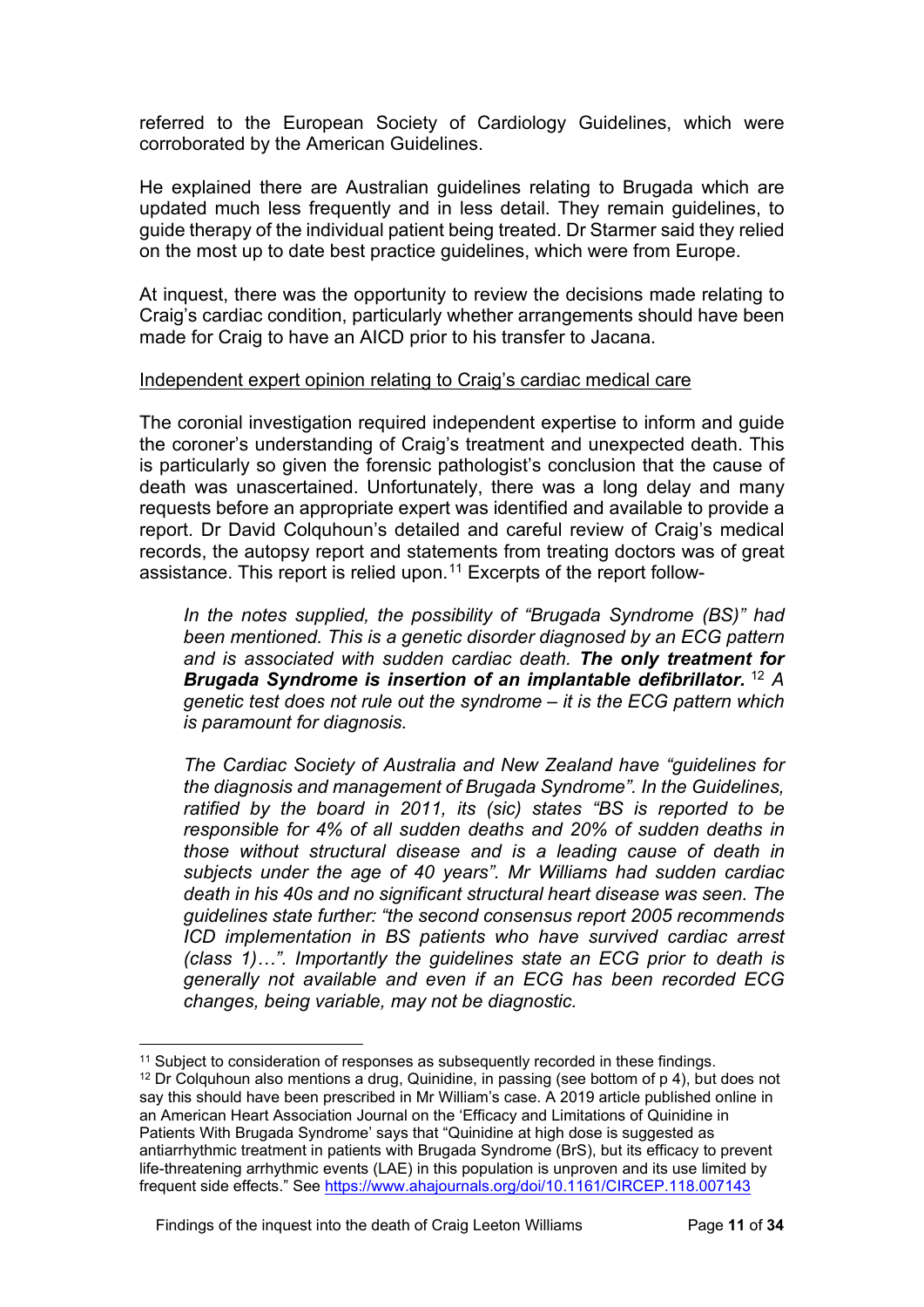# *[Mr Williams' ECGs] dated 19.03.2015, 30.09.2015 and 1.10.15 are consistent with the diagnosis of Brugada Syndrome….*

**….**

*…From early on, it appears Brugada syndrome was considered but no follow through is apparent. It is hard to understand, from a medical point of view, why there was not specific comment regarding his multiple ECGs. Which upon review, as previously discussed, is typical of type 1 Brugada. A right bundle branch block 'like' patterns was noted – this pattern is indicative of Brugada syndrome. There was no need to wait for genetic tests. Genetic testing has limitation and is not necessary for the clinical diagnosis which would have led to consideration of implantation of an implantable defibrillator which is the only [treatment] for this condition. When one presents with cardiac arrest related to this genetic disorder it is really only a matter of time before another cardiac arrest occurs which is fatal. Inability to insert an AICD in the public hospital in Cairns at the time was a serious deficiency of medical care.* (Emphasis and reference added $13<sup>13</sup>$  $13<sup>13</sup>$ 

The Cairns Hospital was provided with the independent expert review of Dr Colquhoun which was considered by a Mortality and Morbidity review. The review was undertaken by seven practising cardiologists, (which included two electro physiologists, specialising in conduction disorders) from the Cairns Hospital, including Dr Starmer.

It is important to note Dr Starmer does not dispute that the ECGs undertaken at the hospital on 3 September and 1 October 2015 were consistent with Brugada Syndrome. The review group agreed it was possible Craig had Brugada. Indeed, Dr Starmer said Brugada was the presumptive diagnosis.

The Mortality and Morbidity review referred to the European Society of Cardiology Guidelines which indicate an automated implantable cardioverter device is appropriate if the expected survival of the person is longer than 12 months, and there is good functional recovery status. Brugada syndrome was considered whilst Craig was in intensive care, but it was too early to proceed with this consideration given the apparent severity of the hypoxic brain injury and it was not yet able to be assessed what recovery Craig might make.

After Craig's discharge from intensive care, there were a number of medical conditions to surmount as well as behavioural and functional challenges. Dr Starmer noted that automated implantable cardioverter device was an invasive procedure and carried with it risks, for example, infection. The risks were greatly increased in Craig's case, due to impulsive behaviour (interfering with the device) and double incontinence (infection).

Dr Starmer referred to the continuous cardio telemetry for six months which was undertaken to safeguard Craig whilst at Cairns Hospital. No further arrhythmias occurred, and the decision was made to remove the monitoring as this was significantly impeding any attempts at rehabilitation.

<span id="page-11-0"></span><sup>&</sup>lt;sup>13</sup> Report of Dr Colquhoun, p 4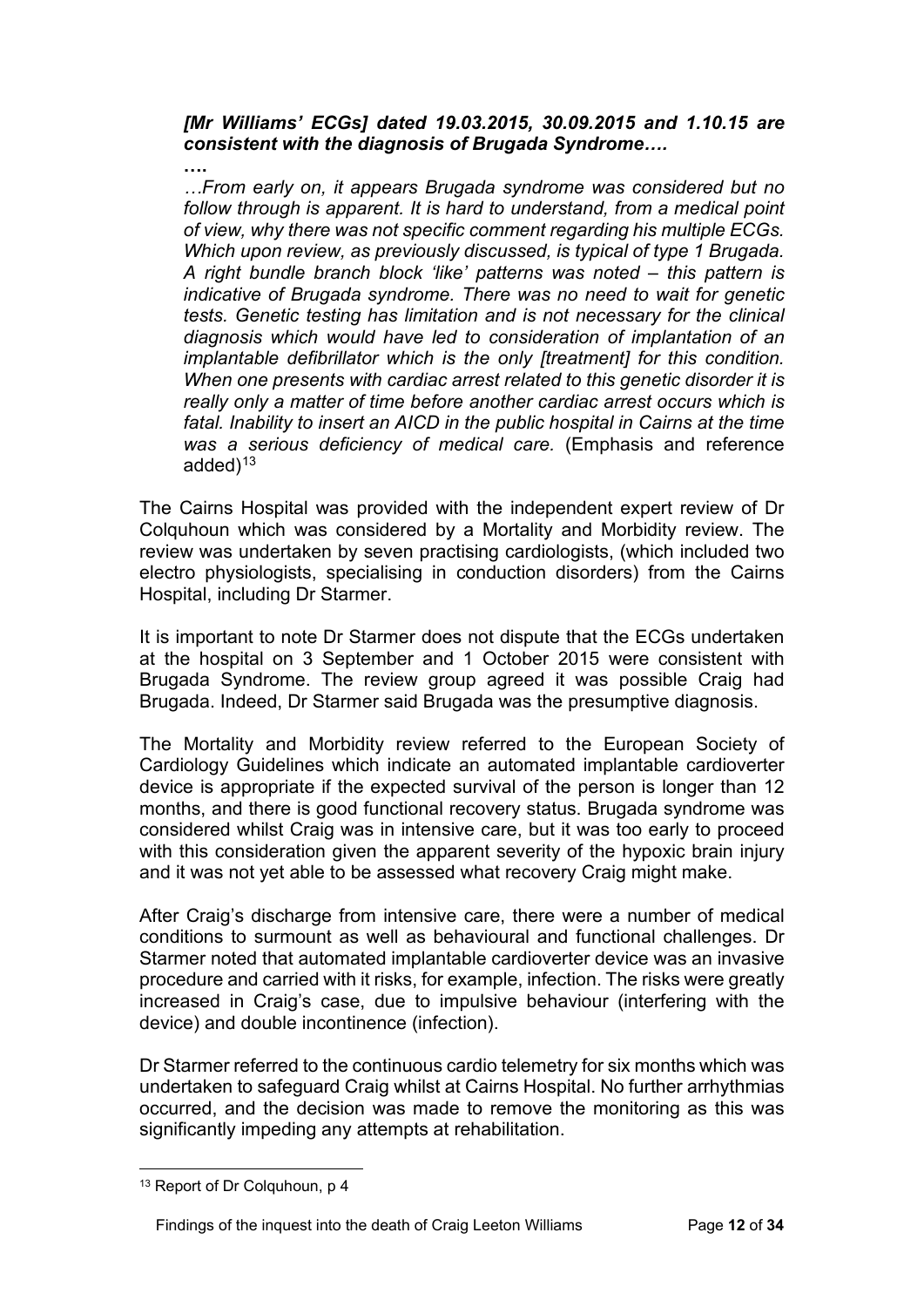Dr Starmer noted that Craig had been assessed as unsuitable for admission to the injury rehabilitation unit at Princess Alexandra Hospital. The senior medical officer, Director of Rehabilitation Medicine at Cairns Hospital, Dr Martin Dunlop, assessed Craig's neurological recovery and considered it was low. He concluded Craig was not suitable for the rehabilitation programme in Cairns. As at 28 April 2016 Craig's short-term memory was assessed as extremely poor and not showing signs of marked improvement.<sup>[14](#page-12-0)</sup>

Dr Starmer said there was ongoing reconsideration of an AICD but maintained Craig was not yet suitable (as per European Society of Cardiologists) to undergo a procedure which would have required general anaesthesia to transfer for assessment. In accordance with the usual practice the recommendation for ongoing local cardiological assessment was provided to accepting medical staff at Jacana. It is not usual practice Cairns Hospital to provide a cardiologist-to-cardiologist referral for every patient being transferred outside the district, which happens almost daily in Cairns and the Gold Coast due to the higher tourist numbers.

Dr Starmer maintained that had Craig been a suitable candidate for automated implantable cardioverter device whilst he was an inpatient at Cairns Hospital, he would have arranged this. However, Craig had not achieved sufficient improvement to be categorised as "good functional status".

I have considered Dr Colquhoun's expert opinion, the Mortality and Morbidity review and Dr Starmer's subsequent statement. I have considered the evidence of medical records, in particular Mr Craig's improvements but overall limited progress in rehabilitation during the 11 months of his admission. I accept that Dr Starmer continued to consider and assess Craig's situation and his conclusion that Craig did not reach the standard of "good functional status". In reaching this clinical decision Dr Starmer considered the risks of the procedure itself and managed the continuing cardiac risk by six months of cardiac telemetry.

Dr Colquhoun also considered Craig's medical care at Jacana. He was quite clear in his opinion that Craig should have been referred to a cardiologist soon after he arrived at Jacana – and should have had a face-to-face consultation within a few weeks. Had this happened, it is likely that a diagnosis of Brugada Syndrome would have been made. He stated a number of drugs often used in cardiac treatments should be avoided in Brugada patients who have survived cardiac arrest, including amitriptyline.

Dr Colquhoun recognises the logistical difficulties with which Dr Pugh was faced in getting Craig to a cardiologist and the difficulty any cardiologist would have had taking a history or doing a medical examination and ECG. Despite that, however, Dr Colquhoun's opinion was that:

<span id="page-12-0"></span><sup>&</sup>lt;sup>14</sup> Subsequently, by August, there was some improvement with short term memory following intensive coaching of Craig by Mrs Lawrence.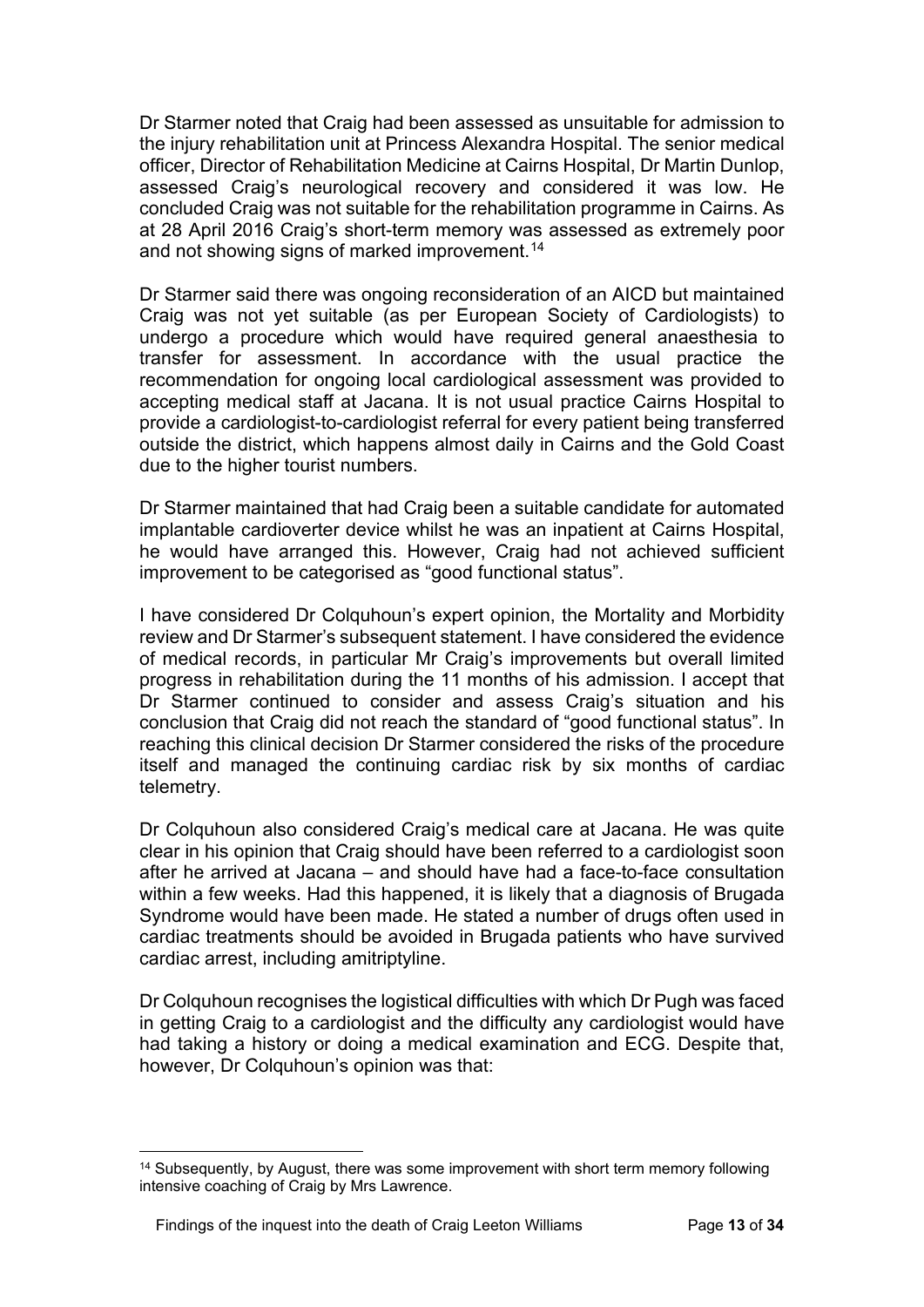*…the history and ECG are clear. Mr Williams had cardiac arrest unrelated to coronary artery disease, unrelated to cardiomyopathy and unrelated to any external cause definable and he had an ECG typical of Brugada syndrome. Management of how he ought to have been treated is clear even without face to face review.* (Emphasis added)<sup>[15](#page-13-0)</sup>

There is more consensus than first appears between the positions of Dr Starmer and his colleagues, and Dr Colquhoun.

I accept that Dr Starmer identified very early on in investigating Craig's sudden cardiac arrest that this was a non-ischemic event of a conduction disorder, including the possibility of Brugada syndrome. Indeed, he took the unusual step of seeking genetic testing, which was essentially to provide some certainly for Craig's immediate family, given it can be a genetic disorder. When the test results were negative, this did not exclude Brugada syndrome (a conclusion which Dr Pugh reached), and the treating team continued to assume the likelihood was that Craig indeed had Brugada Syndrome, and this remained the presumptive diagnosis. It was consistent with the circumstances of sudden catastrophic cardiac collapse, the findings on ECG and the absence of any other cardiac condition.

Dr Starmer was fully aware that the condition had a known probability of recurrence of another rhythm disturbance which could precipitate a fatal cardiac arrest. Only an AICD could prevent and safeguard Craig from that risk.

Due to the cardiac arrest, Craig had suffered an acute hypoxic brain injury. This required assessment, support, and time for recovery and hoped for rehabilitation. The risk of another cardiac arrest could be managed whilst he was in the hospital. For the first six months he was on constant telemetry monitoring. When his cardiac condition was considered stable and no further episode had occurred, the monitoring was ceased. There was less physical restriction to enhance the opportunity of rehabilitation improvements. He remained in the safety of a hospital environment under cardiac care for 10 months.

Dr Starmer had considered whether Craig could have an AICD procedure, but it was not appropriate until his physical survival was achieved and, he had made sufficient recovery in a neurological sense. Transfer to Townsville Hospital where the procedure could occur was not an impediment.

This was a different view than that expressed by Dr Coquhoun who suggested it was simply a procedure that any cardiologist could perform provided that the person was capable of walking around.

I appreciate that only an AICD could have safeguarded Craig against the real risk of recurrence of an arrythmia which could cause another cardiac arrest, and death.

<span id="page-13-0"></span><sup>15</sup> Report of Dr Colquhoun, p 5.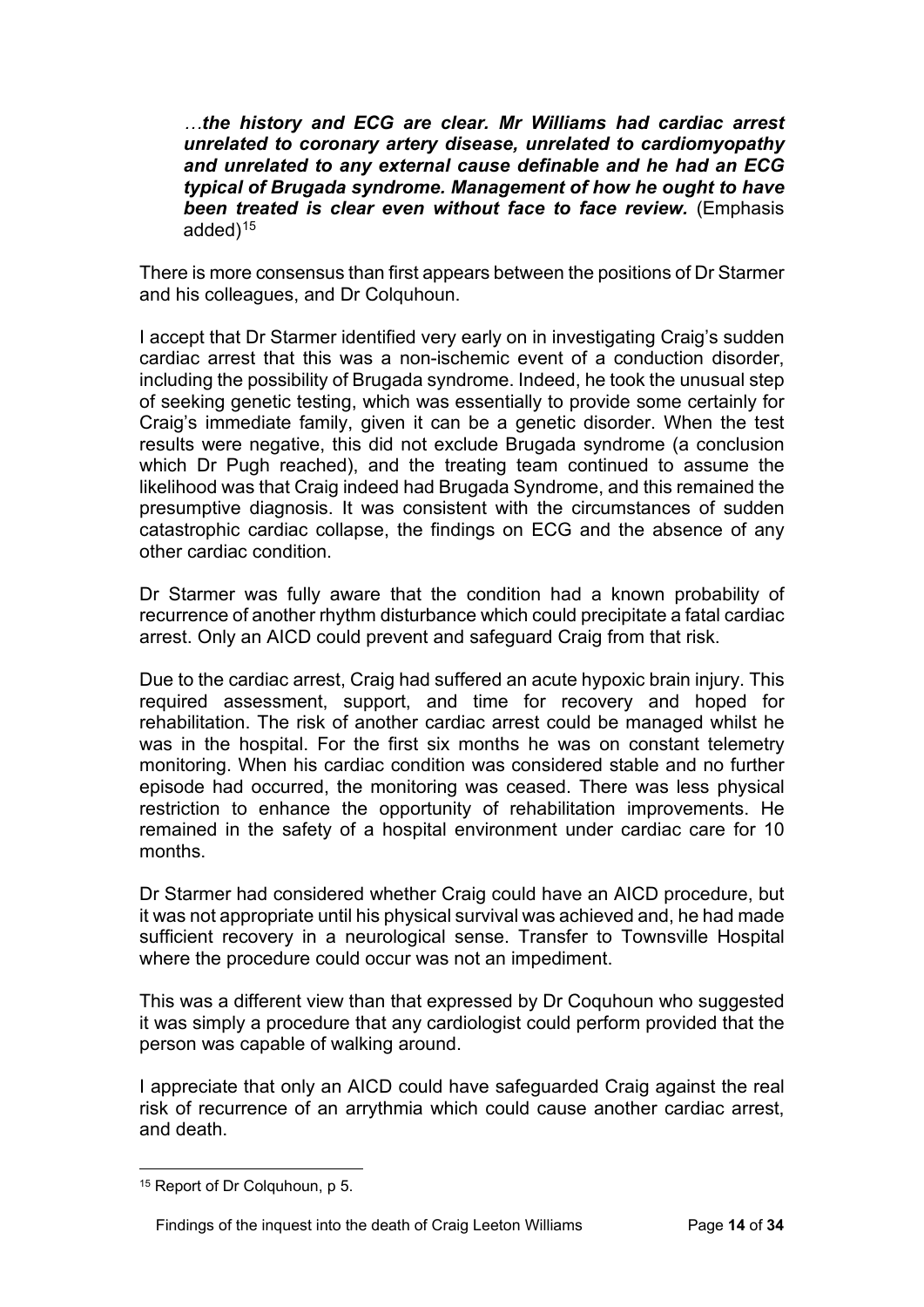However, overall, I accept that the decision made initially at Cairns Hospital upon diagnosis of a non-ischemic conduction disorder was appropriate. The decision was that Craig required an AICD. The therapy would be available if his expected survival was greater than 12 months, and he achieved good functional recovery status.

The decision was revisited throughout his admission. The cardiac team passed on the relevant critical information of his cardiac disorder, which required referral to a cardiologist in Brisbane where he had finally been accepted for rehabilitation.

I am convinced that it was an informed and appropriate ongoing assessment at Cairns, in accordance with best medical practice and that Craig was approaching the improved functional status when he was transferred to Brisbane.

I have regard to the post-mortem mortality and morbidity review process which unanimously confirmed the decision making related to access to AICD whilst Craig was in Cairns. The decision required is a holistic one, encompassing the technical feasibility of the procedure and the overall context of the functional status of the person concerned.

I appreciate from Craig's family's perspective that they were always committed to Craig's best recovery and would have continued to advocate for this therapy had they been informed that Craig should be referred for cardiology review once settled in Brisbane.

# <span id="page-14-0"></span>Rehabilitation at Cairns Hospital

Craig's family were concerned and disappointed that Craig was unable to formally access the in-hospital rehabilitation program at the Cairns Hospital. They felt that Dr Dunlop, Director of the Cairns Hosptial Rehabilitation Unit, had not properly assessed Craig and that his decision that Craig should not access the hospital's rehabilitation unit was incorrect. This issue was able to be explored at inquest.

The first progress note entry on medical record for the rehabilitation consultant review by Dr Dunlop was documented on 29 October 2015 by the rehabilitation registrar, who was present with Dr Dunlop on each assessment. The entry noted the history of significant downtime (40 minutes) following out-of-hospital cardiac arrest, resulting in acquired brain injury and significant functional impairment. There was a working diagnosis of Brugada and gene test results were outstanding. As at that date, the cardiology decision was "not for AICD given poor neurological improvement/[quality of life] after discussion with family".[16](#page-14-1) There had been improvement in neurological function during the period in intensive care, from no purposeful movement to following some commands, responding to his name and inconsistent yes/no responses.

<span id="page-14-1"></span><sup>16</sup> Cairns Hospital Medical records p 869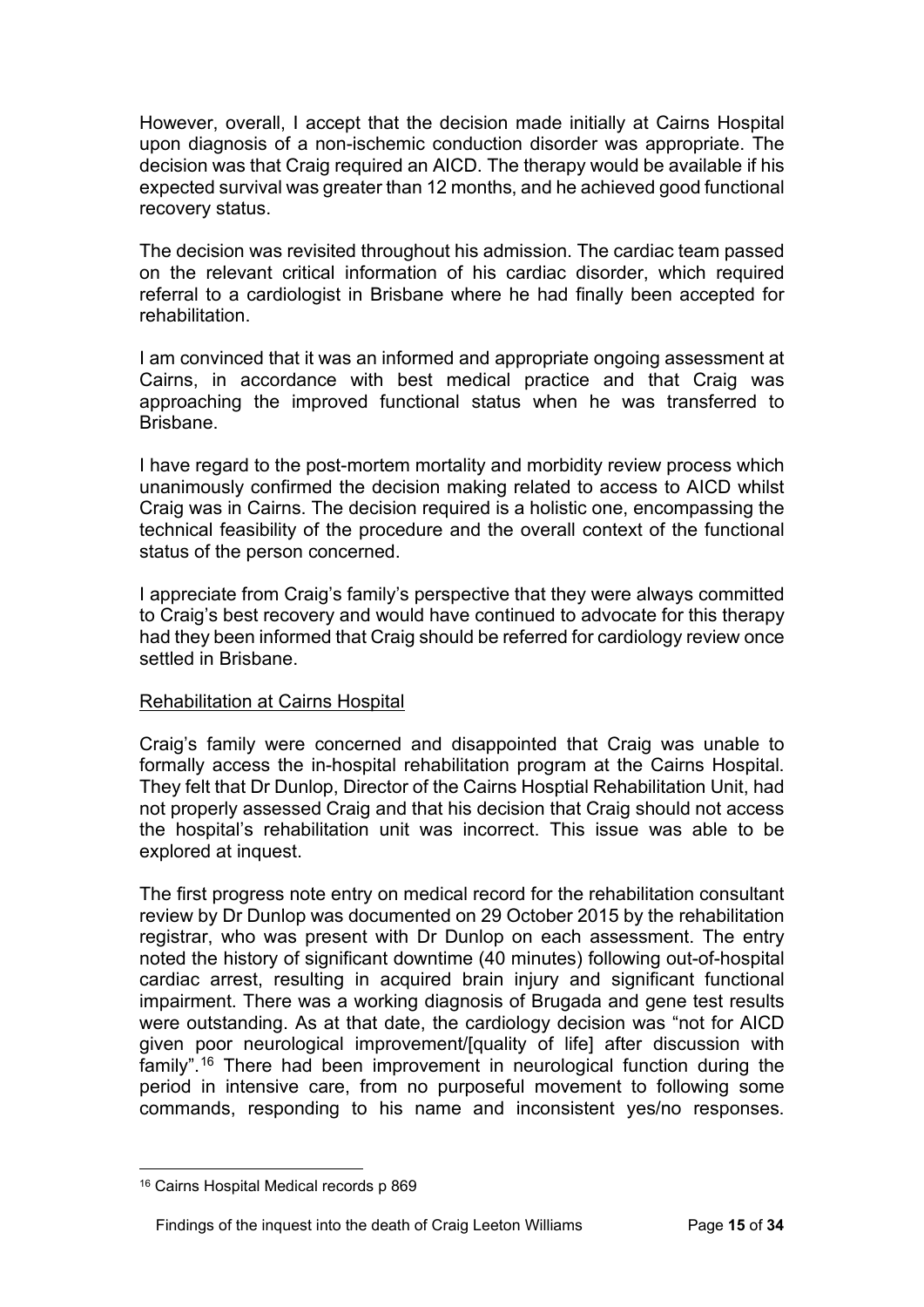Physiotherapy review the same day was noted. After examination Dr Dunlop's impression was:

*-significant impairment post hypoxic brain injury -potential for significant improvement however is unable to engage with rehab at this point -would need improved restlessness and ability to follow instructions prior to commencing rehabilitation programme -we will continue to review Craig to a successful improvement and appropriateness for rehab -please feel free to contact rehab team if it is felt that significant gains have been made[.17](#page-15-0)*

On 10 November 2015 Craig was reviewed by Dr Dunlop and other team members. At the time Craig was being treated for pneumonia and a urinary tract infection. It was noted that although Craig could answer with his name, he could not respond with the names of his parents or the address. Other information from team members was considered. The impression at the time was that, despite improvement, Craig remained unsuitable for rehabilitation. Medication was changed to assist to address restlessness and distress, with less side effects. Weekly review for ongoing assessment for rehabilitation was documented.

On 8 December Craig was reviewed by Dr Dunlop and team members. Craig was in bed watching television, as this was a way of managing his high risk of falls. There had been limb jerking, (noted as possible seizures) and he had not been interacting consistently with other allied health members. He required a great deal of direction and it appeared his responses were impulsive, without following directions. On some days there were improvements, but this was not sustained. The impression remained "ongoing limited to no rehab potential currently given inability to meaningfully engage with therapy."[18](#page-15-1) It was recorded that Dr Dunlop stated he would liaise with a brain injury rehabilitation unit in Brisbane to discuss if this could be an option for Craig. It was also recorded that Dr Dunlop was happy to be involved in discussion with family members if this would be helpful to discuss reasons why rehabilitation inappropriate.

On 15 December 2015 there was a meeting with Craig's parents and the hospital social worker who was assisting them with applying for a disability support package of care. A family meeting with the treating team was set for 15 January 2016. At this time Craig's parents were planning that he would return to live with them upon his discharge from hospital and they would be his carers. Allied health support continued including on that day further practice with manipulation of a spiky ball, writing exercises when he was asked to attempt to copy writing. He became fatigued as the exercise progressed, but it was noted that he engaged more in this session than in previous writing sessions. There was no response when handed a toothbrush and comb - Craig did not name or attempt to demonstrate how to use them.

<span id="page-15-0"></span><sup>17</sup> Cairns Hospital Medical records pp 869 - 870

<span id="page-15-1"></span><sup>18</sup> Cairns Hospital Medical records p 658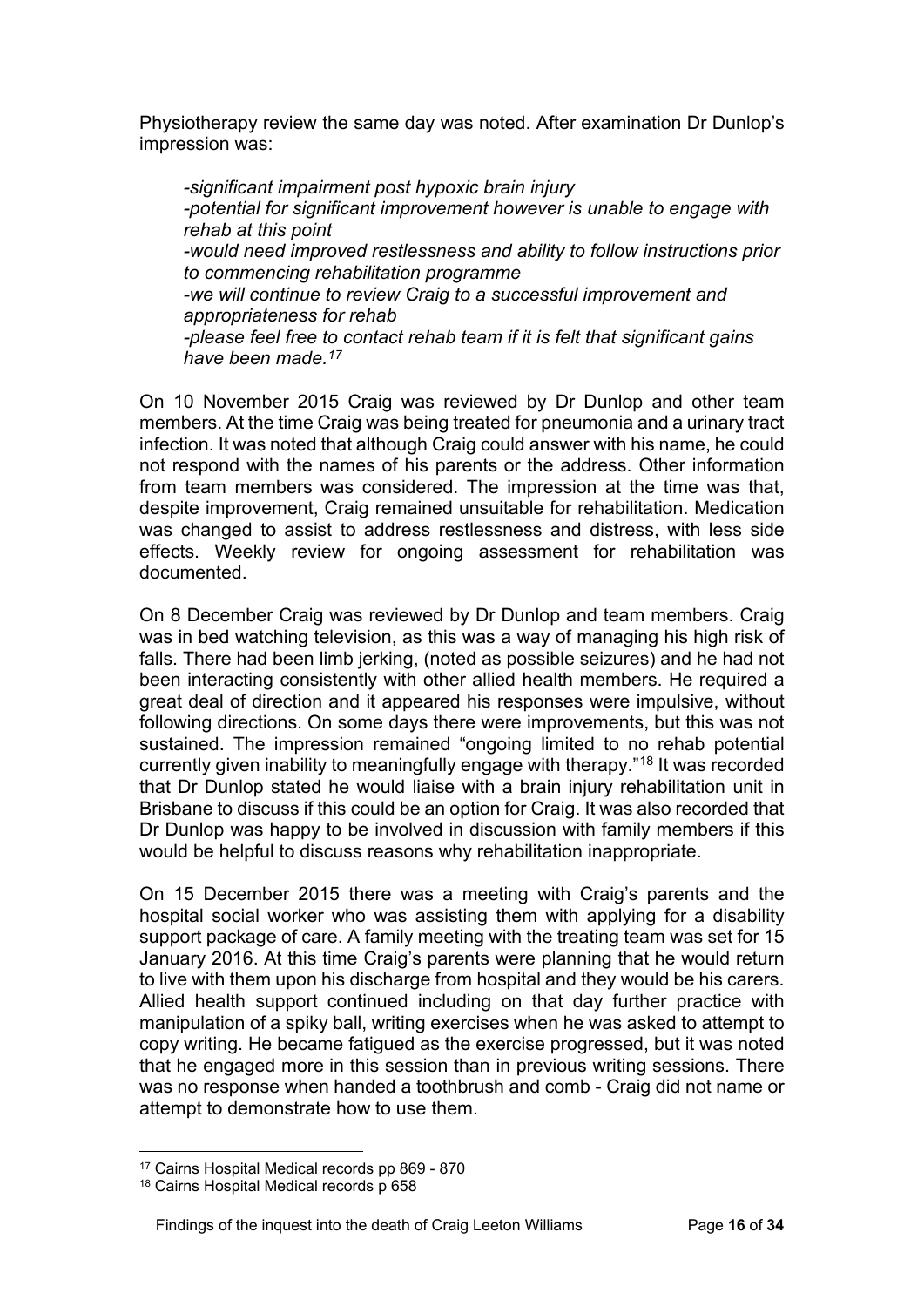On 21 December there was a note in the record when Craig's parents were visiting. His mother feels he is making slow rehabilitation progress. Craig was able to talk to her on the phone on some nights, and able to follow simple instructions if he has had a good sleep the previous night.

On 13 January 2016 the family meeting was held. Dr Dunlop, Dr Starmer, Dr Black, Dr Khokar, a medical student, two occupational therapists, two physiotherapists, the speech therapist, the dietician and social worker were all present together with the nurse unit manager. Craig's parents and Mrs Lawrence were present, and Jason Williams participated by phone. Mrs Lawrence raised concerns including:

- − *role of cardiac care verses neurological care for pt – requesting more neurological input*
- − *lack of communication from medical/allied health staff with her – and was waiting for a reply since 12 Dec 2015*
- − *dramatic weight loss – was 90kgs in ICU and Pt is now 70ks – and that her brother/pt would be malnourished*
- lack of regular allied health input with pt
- − *issue with lack of sleep – increasing agitation*
- − *Lack of structured activities for pt – to alleviate boredom and assist with stimulation for pt*
- − *Wanting best QOL for Pt – also raised by brother/Jason*
- − *Doesn't think the 'best' has been done for brother/Pt – and the gains have been made by pt himself not necessarily by his time in CBH[19](#page-16-0)*

Dr Dunlop provided his assessment and opinion stating:

- − *cognitive deficits are profound*
- − *No carry over learning*
- − *Prognosis is poor*
- − *Currently not appropriate for rehab in Cairns*
- − *Pt currently requires full care 24/7*
- − *Options re: BIRU and slow stream rehab- not accepting Pt due to current care needs and poor prognosis*
- − *Dr Starmer can arrange a neurological review*
- *Pt will still require to stay in CBH for some length of time*
- − *Allied health has been actively involved with pt – and have assisted Pt with his ongoing care and rehab potential[20](#page-16-1)*

It is noted that the social worker made an addendum to Dr Dunlop's comments, on 21 January 2016, stating:

*In reference to Dr. Dunlop's comments:*

*please read :*

− *Allied health "continue to be actively involved in therapy sessions with patient and continue to monitor for evidence of neurological recovery.* 

<sup>19</sup> Cairns Hospital Medical records p536

<span id="page-16-1"></span><span id="page-16-0"></span><sup>20</sup> Cairns Hospital Medical records p536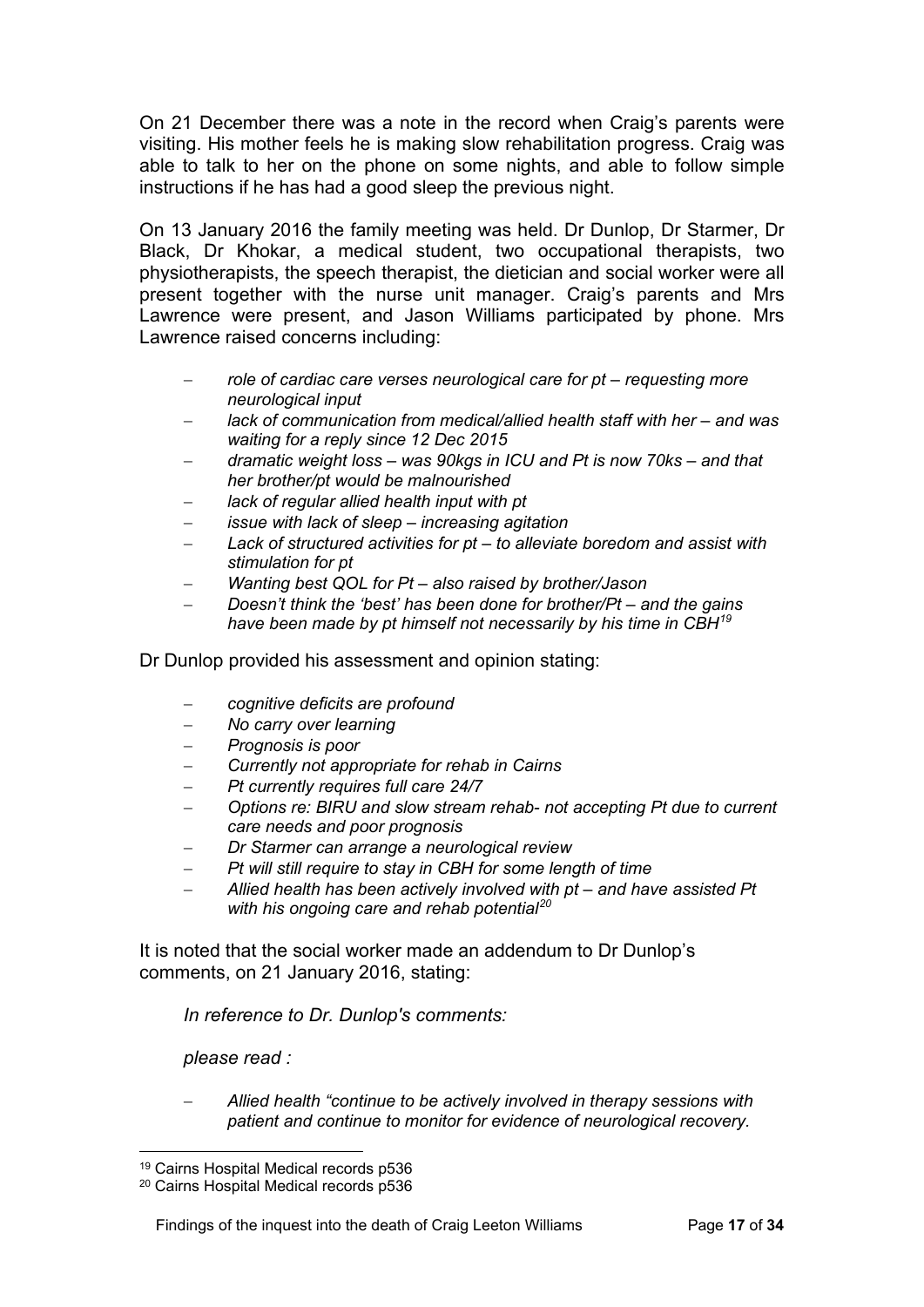*They are also actively involved in collegiate decision making about Mr Williams' rehabilitation potential."[21](#page-17-0)*

During the family meeting the allied health practitioners updated the family on their involvement with Craig. The occupational therapist detailed input with Craig every second day, which was close to rehabilitation input. Despite this, Craig was inconsistent with performing his activities of daily living. Craig did not follow the instructions consistently. There was no regular follow through on a day-to-day basis and no carryover learning. The main issue identified was his level of cognition impacting on his ability to function. There was consideration of trying to reduce the assistant in nursing with Craig, from two, to one. The occupational therapist stated that Craig would always require 24 hour supervision. The existing residential care options are for younger people and were hard to access. Input from the dietician noted Craig was being over fed (in an attempt to regain weight.) Several different options were being used, including different times of the day / night. Craig preferred sweet tastes. There was lengthy discussion around the PEG, although there was concern of increased infections if he pulled the PEG out. There was a history of numerous times when Craig had pulled out the naso-gastro tube. The social worker reported communication and progress with Disability Services and further discussions with family regarding options for Craig.

Dr Starmer stated at this meeting that he did not think Craig would ever live independently. He referred to minor shifts in improvements due to cognitive decline, he lacked insight due to cognition. The naso-gastric tube was likely very uncomfortable and therefor Craig was pulling it out. Dr Starmer expressed that although the PEG may be a risk of infection, it was worth trying. Craig was currently "OK" with respect to his heart. They were still waiting for results on Brugada testing. Dr Starmer was not recommending a defibrillator for Craig due to the risks, infections and quality of life issues. He expressed the view the family needed to start looking for longer term care options.

The speech pathologist said Craig had good automatic response, like hello, how are you? There were limited consistencies with learning due to cognition. He was impulsive with drinking causing aspiration. The physiotherapist confirmed continuing with exercises and mobility and that she would look at more structured activities. The nursing unit manager was happy to continue caring and working with Craig, including assistants in nursing, usually males who could help him, in context of his height and weight.

Overall, the recommendations from the meeting were as follows:

*PEG to be inserted: - organised by Dr Starmer's team*

*Activities:*

*- to utilise more familiar based aids i.e.: cards, photos/basketball hoop*

*- Family to bring CD/DVD player – with music/DVD's that pt will like*

*More structured timetable:*

Findings of the inquest into the death of Craig Leeton Williams Page **18** of **34**

<span id="page-17-0"></span><sup>21</sup> Cairns Hospital Medical records p535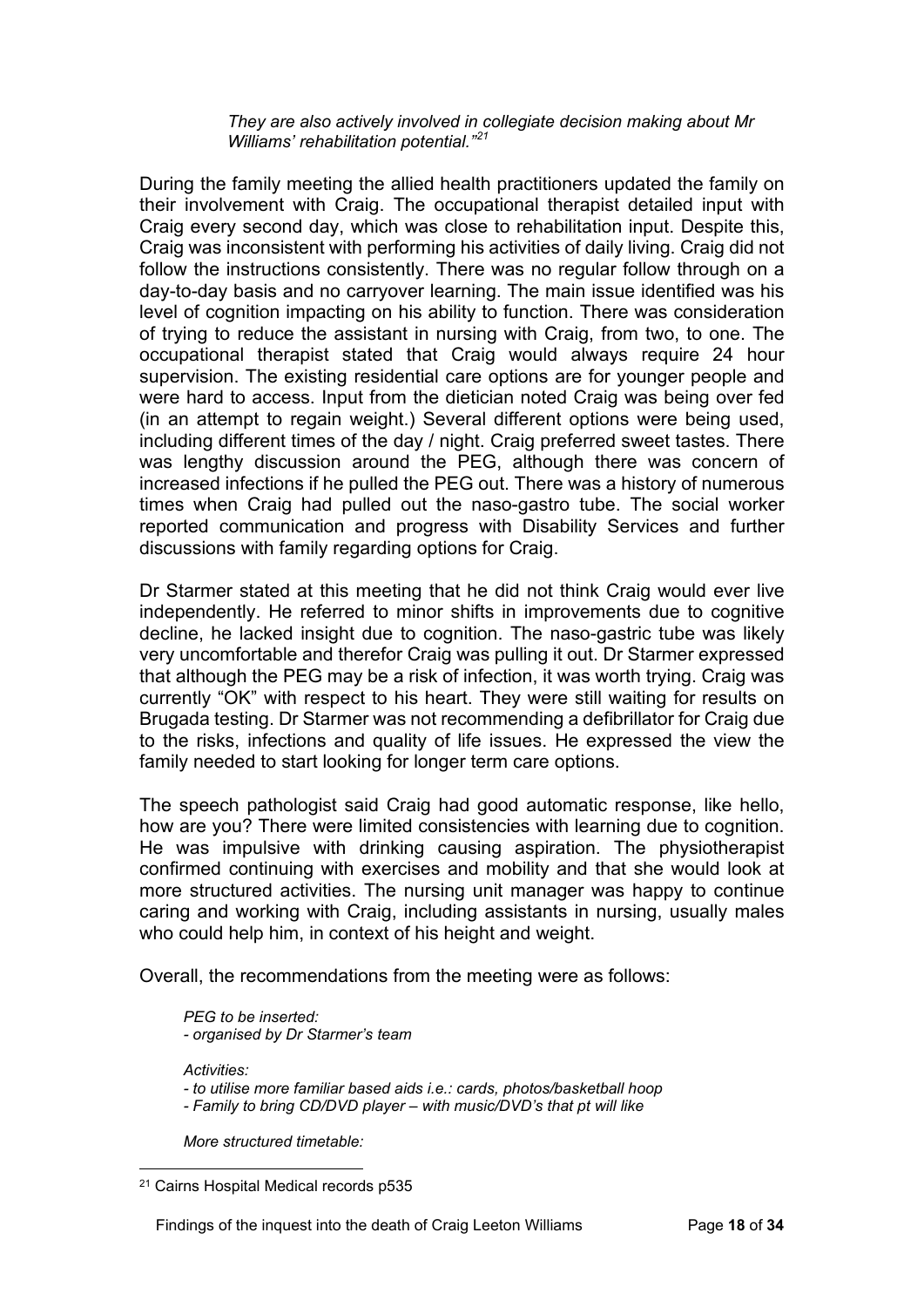*- Allied health to implement*

*Communication with family: - Dr Starmer's team to arrange regular consistent feedback to Sister (As the family's nominee)*

*Dr Starmer to arrange a neurological review*

*SW to further discuss role of DSQ with family and ongoing support options*

*Pt to remain on R&R ward*

*Pt to now drink from a 'normal' cup – with small amounts of fluid/liquids*

*Family to begin reviewing longer term options for pt – re: supported care options[22](#page-18-0)*

Subsequently the Brugada results were available by 9 February and these were discussed by cardiology team members with Mrs Lawrence.

Another family meeting occurred on 1 March 2016. There was mention of agitation and aggression requiring commencement of risperidone. Craig's family felt that although there had been very little neurological progress over the first three months, they felt Craig had made some good functional gains. His language and memory were improving, he was starting to do some more complex tasks like brushing his teeth, toileting and feeding himself. It was considered worthwhile to revisit the idea of rehabilitation. The occupational therapist was planning to reassess functional status. Arrangements were made for Craig to have day leave at times.

On 15 March, which was day 162 of admission, Dr Dunlop made the following note:

*I saw Craig today. His parents were also present.*

*I had an opportunity to discuss his progress with his parents, and one of the AIN's who has been in attendance for the past few weeks. I also have discussed his management with the speech pathologist and I have reviewed his recent OT notes.*

*Craig is still subject to episodes of agitation, which seem to have increased recently with the visits of family.*

*… Based on this review of the past week, Craig continues to require the constant presence of 2 AIN's. This is because if he decides to get up and leave the room, one AIN is not sufficient to restrain him. As far as I could determine, he does not become aggressive, just restless and agitated. He requires PRN sedation for agitation most shifts.*

*It seems that there has been some improvement in his memory, but he continues to makes the same errors in identifying family members, perseverating on the name of his brother, and he is not consistently able to name his parents. He cannot remember the names of nursing staff that look after him, although he can sometimes recall their names with a prompt.*

<span id="page-18-0"></span><sup>22</sup> Cairns Hospital Medical records p538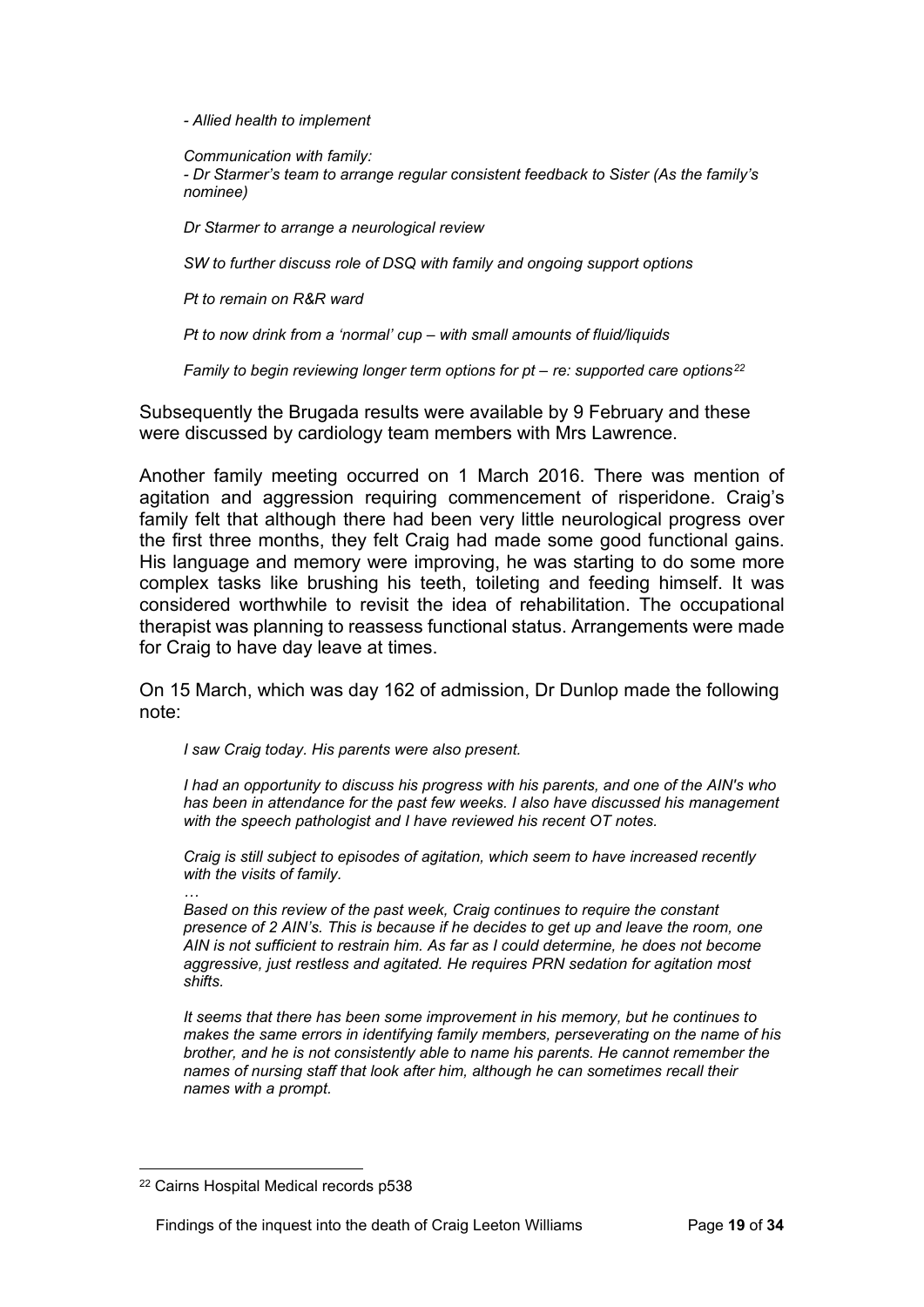*His memory is much better prompted – his mother has been getting him to recite the second names of popular music groups if she provides the prompt of the first name, a task which he manages with reasonable accuracy.*

*He does not appear to initiate conversation. He showed little interest in communicating with me when I attended today, even though my visit was clearly discussing his progress. He did not maintain eye contact. He continued to listen to music. He was not agitated at the time of my visit, but there was some constant fidgeting of his hands and lower limbs.*

*He does not show any interest in reading, or watching television, even rugby league, which was a major preadmission interest.*

*From the AIN's account, he is able to manage to maintain continence much of the time and can initiate requests to be assisted to the toilet when his bladder is full. He can mobilise independently to the toilet, complete toileting and initiate washing his hands, return to bed. The OT however noted that he sometimes became disorientated in the bathroom, so*

*this capacity was not consistently demonstrated.*

*He is able to manage a sit to stand and walking with supervision only. The AIN's report that he tends to be very distractible when he is walking and he shows little or no safety awareness. He is not able to orientate in the ward setting.*

*He is able to feed himself with set-up, but the AIN's report that the still often has difficulty orientating the spoon correctly. His oral intake remains below that required to provide his energy requirement, and he only likes to eat to (sic) sweet foods, so it is likely that he will continue to require PEG supplementation on an indefinite basis.*

*He requires assistance with dressing and showering. He has had a trial of "pet therapy" Based on the OT documentation of 26/02/16, Craig did not make any meaningful movements towards the dog - nil stroking, touching, or looking. He was minimally verbal.*

*His OT conducted a detailed assessment on 7 March 2016. From this, it seems that there has been some improvement in his ability to manage some personal care tasks within a structured routine, but even these routines are readily disrupted, inconsistently performed and generally poorly initiated.*

*He is able to follow simple one step commands, unless he is agitated.*

*It appears that he still shows significant residual problems with recognising and using common objects.[23](#page-19-1)*

#### <span id="page-19-0"></span>Dr Dunlop's assessment on that day was as follows:

*In general, the profound cognitive deficit previously discussed with family have not changed significantly – there are persisting, profound amnestic deficits affecting both recent and remote memory, and perseveration with attempts to recall the names of close family members.*

*He shows no evidence of self awareness or insight, and it seems clear that his attention and ability to stay on task is also very poor. There is some evidence of a recovery of the ability to manage very familiar, simple well self-care tasks, but carryover, more generally, is very poor. These abilities are likely to be readily disrupted with minimal distraction or fatigue. It will be difficult to generalise or transfer these* 

<span id="page-19-1"></span><sup>23</sup> Cairns Hospital Medical records pp 364 - 366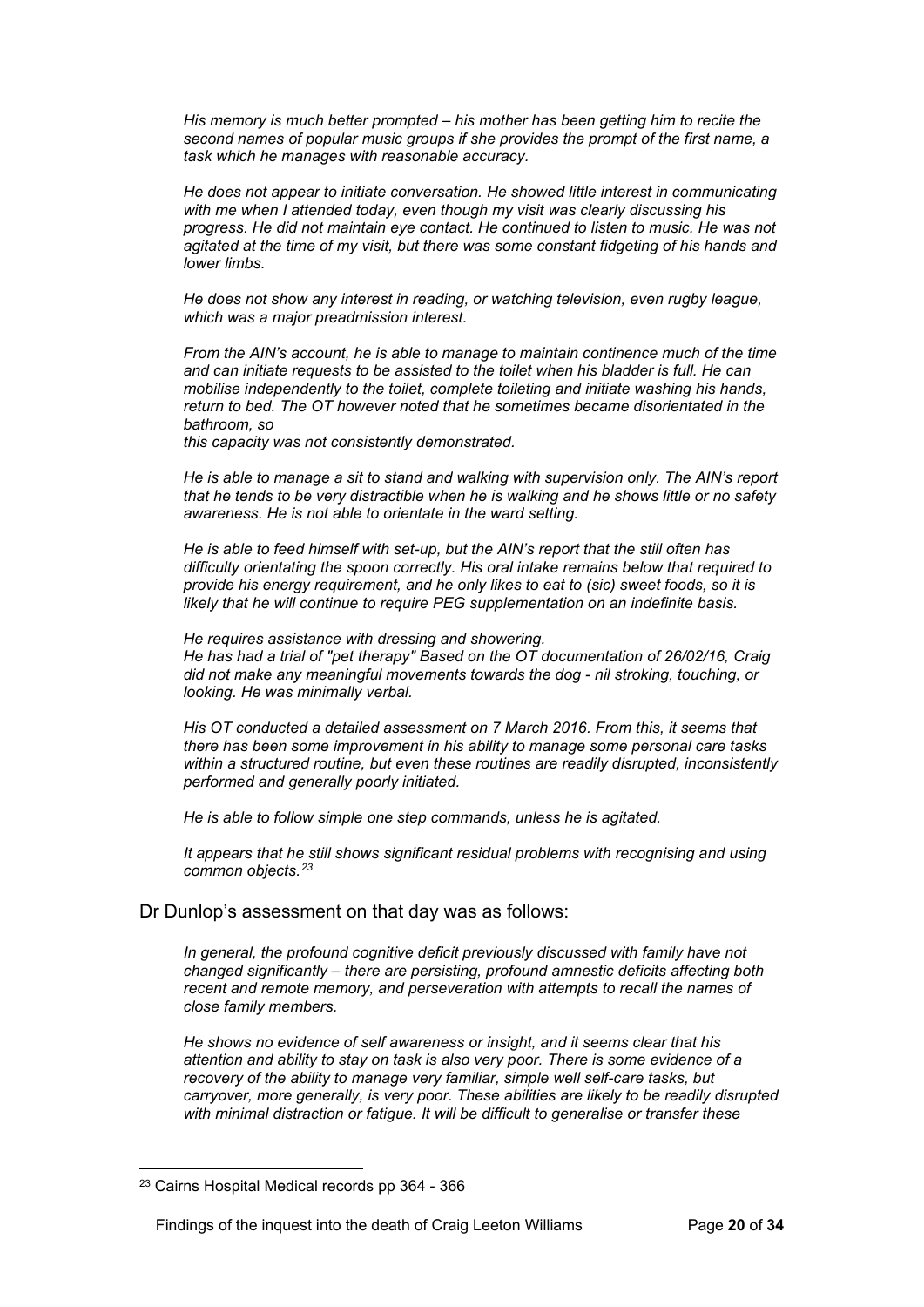*simple abilities into another setting without considerable repetition of the task in the novel setting.*

*His language and emotional repertoire remains very impoverished.*

*It appears that here are still issues with his sleep pattern. It is likely that this is at least in part a reflection of his brain injury.*

*His mobility has improved, as could have been anticipated, given that this is dependent on rather automatic motor patterning. His safety awareness, however will remain poor, and it is likely that he will continue to require supervision, at least in the community.*

*I am not sure that there is much to offer in term of medication to reduce his agitation – we normally depend on atypical antipsychotics, with perhaps the addition of Na valproate which is supposed to be a mood stabiliser, although I haven't seen much evidence of benefit in my own practice. It might however be worth getting a C/L review, to see if they have any ideas. Melatonin may be worth a try, if this hasn't been tried already to try to improve his sleep pattern.*

*He continues to present a major discharge challenge, as a consequence of his need for specialling. I would suggest that targeting this issue should be the therapeutic goal for his sedation, which would need to be managed as a regular dosing regime, rather than a PRN intervention, when he has already become agitated.*

*The recent ward OT assessment has been thorough and thoughtful. I have, however, discussed Craig with one of our senior OT's, and she will review Craig with our neuropsychologist, at a time when the parents are present.*

*It remains difficult to identify anything more than very basic rehabilitation goals, which would be of real significance, either with regard to Craig's quality of life or burden of care.[24](#page-20-0)*

Dr Dunlop's evidence, both in his report and at the inquest, was that Craig's hypoxic brain injury was not one which would improve with the type of intensive rehabilitation offered at a hospital rehabilitation unit, and that discharge through the hospital rehabilitation unit would have been the wrong 'pathway' for Craig, who required discharge to a slow stream rehabilitation unit or supported accommodation. He did not support discharge directly back into the community as he needed more support.

Dr Dunlop explained during his evidence at inquest that his assessment was agreed with by Craig's multidisciplinary treating team, and advised that, had any of the team believed that Craig would benefit from transfer to the rehabilitation unit, they would have "prosecuted the case very vigorously with [him]<sup>["25](#page-20-1)</sup> and his decision could have been overruled. It is evident from the medical records before the court that the treating team was in agreement with Dr Dunlop.

Dr Dunlop's views were put to Dr Adeline Hodgkinson, a NSW Rehabilitation physician and Director of the Brian Injury Rehabilitation Unit at the Liverpool Hospital who gave an expert report to the court and gave evidence at the inquest. At inquest, Dr Hodgkinson's response to Dr Dunlop's decision not to accept Craig into the CH Rehabilitation Unit was as follows:

<span id="page-20-0"></span><sup>24</sup> Cairns Hospital Medical records p366

<span id="page-20-1"></span><sup>25</sup> T1-38, 2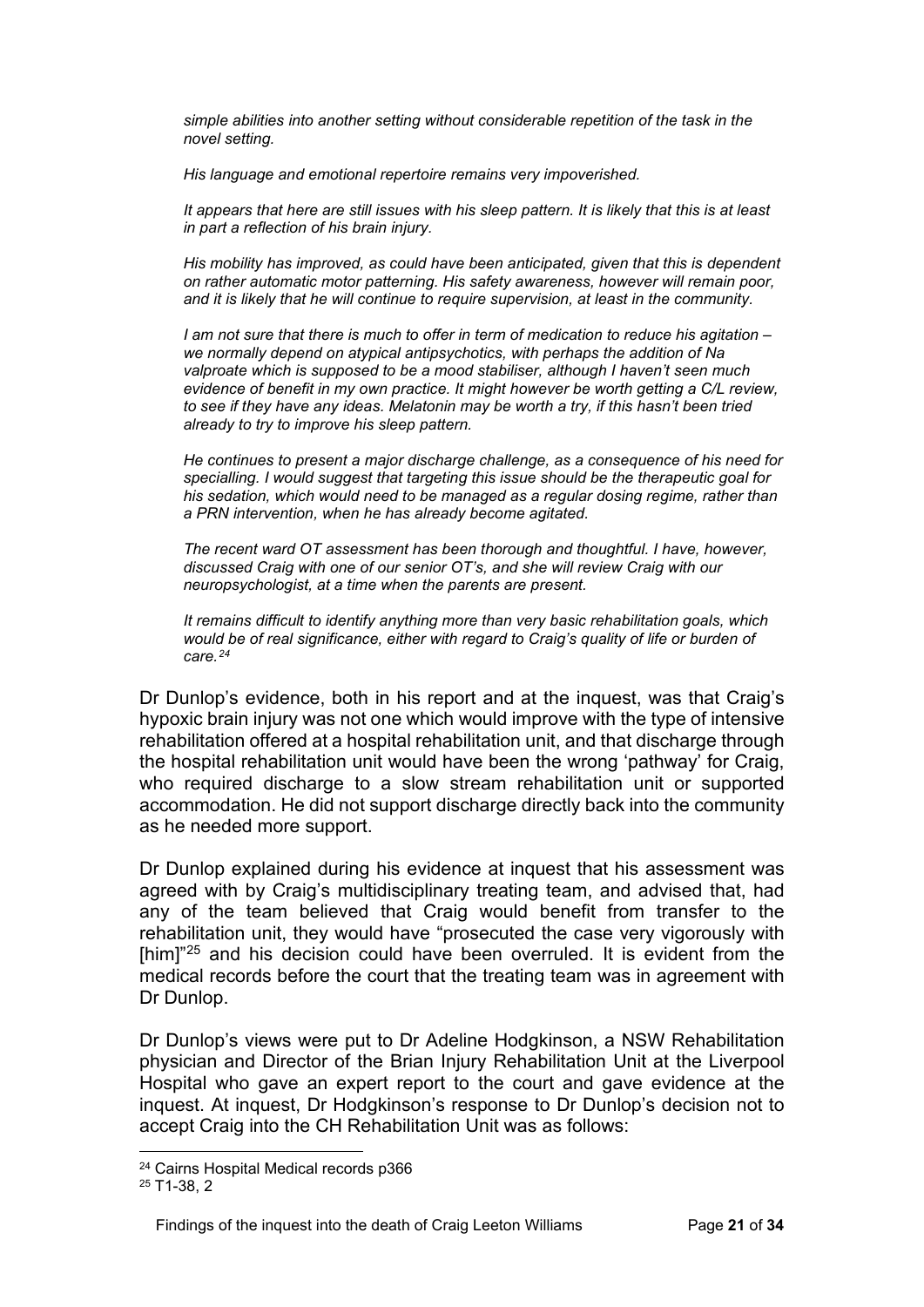*….Dr Dunlop would know what pressure – the beds he has, what the potential for recovery with intensive rehabilitation would have been for someone like Craig, and he may have made a decision that Craig wouldn't benefit from the intensive rehabilitation able to be provided – perhaps because he wouldn't be able to learn; perhaps the environment wasn't suited. If I was to say would he have been accepted into my brain injury unit, I would have had perhaps similar concerns that at 10 months postinjury, Craig may not have gained much from an inpatient acute rehabilitation service.[26](#page-21-1)*

Essentially Dr Dunlop considered Craig would not benefit from a transfer to the Cairns Hospital Rehabilitation Unit. I accept that Dr Dunlop's conclusion was based on repeated assessments of Craig, and his expert knowledge as a *hospital* rehabilitation unit specialist. His decisions were informed by discussions with allied health staff members and the records of their interactions and assessments with Craig.

I also accept that Dr Dunlop's considerations relevant to *hospital* rehabilitation were different to the assessments which finally resolved that Craig should be accepted into long-term slow stream rehabilitation.

There remains the opportunity for Dr Dunlop, a dedicated expert rehabilitation specialist, to reflect on his communication skills. An articulate and devoted family supporting their brain injured family member is entitled to expect compassionate and clear communication of decisions made about their loved one, not a defensive response.

The issue of the extent to which the Cairns hospital communicated with the family and with Jacana was also explored at the inquest.

# <span id="page-21-0"></span>Cairns Hospital – communication with Jacana and with Craig's family

The discharge summary which was forwarded to Jacana was a long and detailed summary of Craig's history, reflecting his long admission in Cairns. It was written by Dr Hobday in consultation with Dr Starmer. Dr Starmer noted at inquest that it was extremely rare for a young person such as Craig to be in hospital for such a long time. This was reflected in the detail of the summary. It is an extremely significant record of Craig's history since the cardiac arrest, his overall condition and the information handed over from the treating cardiac team upon Craig's discharge and transfer to Jacana.

The document will be restated here because of its significance:

## *Reason for Admission/Presenting Problems*

*Thank you for accepting Mr. Craig Williams, a 44 year old male who sustained a significant hypoxic brain injury following an unheralded out of hospital cardiac arrest in October last year. Earlier during his admission Craig had been discussed for possible transfer under a rehabilitation programme but at that time was not an appropriate* 

<span id="page-21-1"></span><sup>26</sup> T1-87, 19 - 26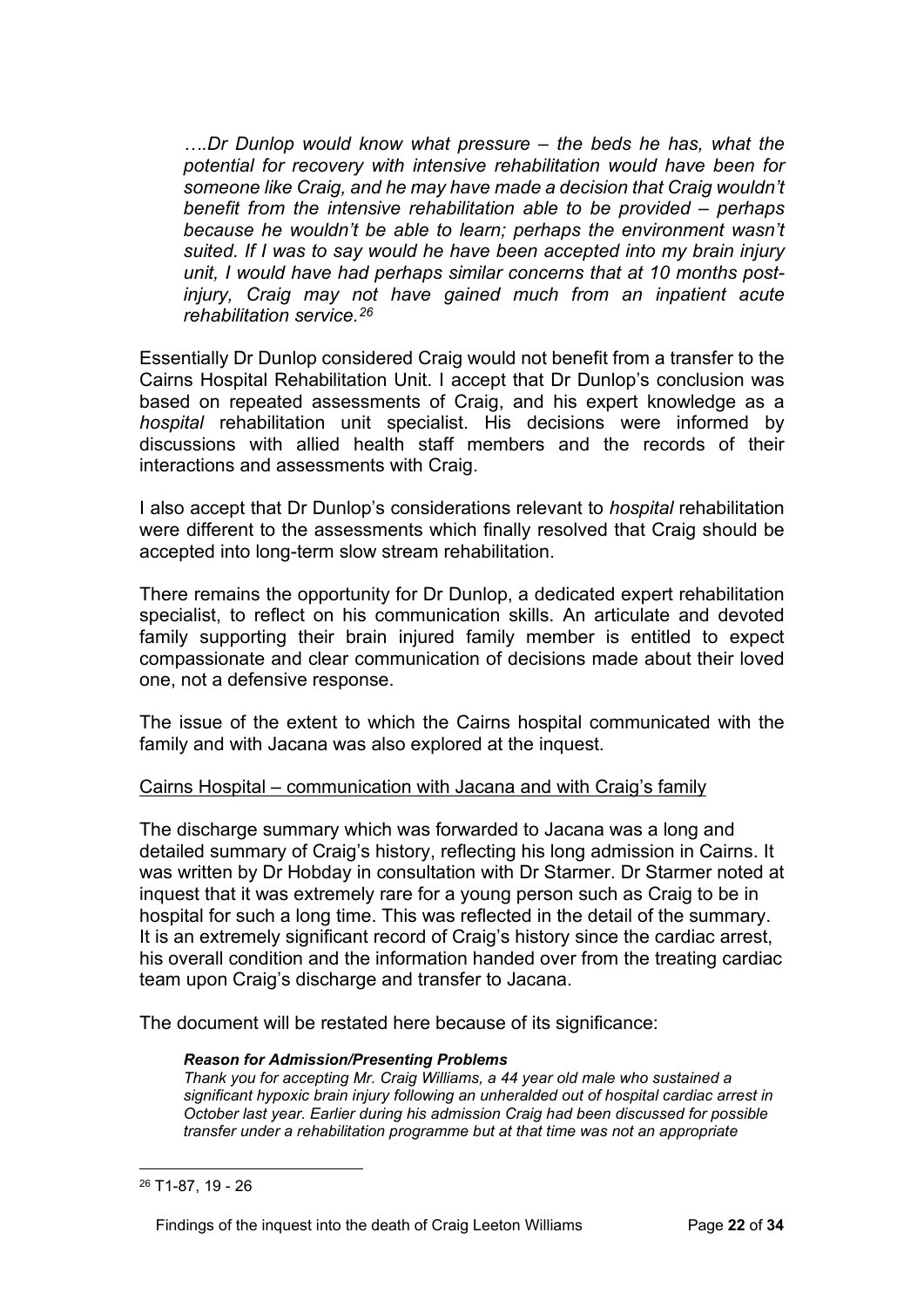*candidate. After many months it was considered that Craig had made gradual, but significant, improvements, and we are hopeful that with your input these gains may continue. From a medical perspective Craig has been stable with no significant acute issues for many months now.*

#### *Medical History*

*On the 04/10/2015 Craig was at home watching the NRL grand final when he suffered an unheralded out of hospital cardiac arrest. His mother heard a gurgling noise and found him unresponsive in a chair. He had a significant downtime of what we believe was around 40 minutes, with 10 minutes of CPR by his family and a further 30 minutes of CPR by the ambulance. His cardiac rhythm was VF and he received a total of 8 shocks and was transferred to Cairns ED from Innisfail in cardiogenic shock requiring adrenaline, noradrenaline, and intubation.* 

*Prior to this admission Craig had no significant past medical history but there was collateral the (sic) he had seen his GP for some recurrent chest pains and been referred to Dr. Tsai with ECG showing RBBB and planned for outpatient stress test. He was on no regular medications prior to admission.*

*An urgent coronary angiogram on the 5th of October showed no significant coronary artery disease, and this raised the question of whether an underlying conduction disorder, such as Brugada, may have been the cause for his unexpected cardiac arrest. Subsequent genetic testing, however, did not reveal any pathogenic abnormalities and so the cause of his arrest remains unclear. Early during his admission there was discussion of the possibility of inserting an implantable defibrillator (AICD), however this was not pursued for a number of reasons including his hypoxic brain injury with significant functional and cognitive impairments, being felt to not be a candidate for rehabilitation at that time, no further significant events recorded on telemetry, and that insertion of an AICD would have required transfer to Townsville.*

*His initial stay in our ICU was complicated by prolonged ventilatory needs requiring tracheostomy, fevers which were thought to possibly be due to a pneumonia, and persistent derangement of his liver function tests which was thought to be medication related. A repeat CT brain on the 8th of October showed:*

*No focal intracranial abnormality. No infarcts, oedema or haemorrhage. Normal gray/white matter differentiation. Normal calibre of ventricles, sulci and cisterns. No new abnormalities detected.*

*The tracheostomy was removed on the 23rd of October and he was discharged from ICU to the ward.*

*On the ward Craig required high-level nursing support and had ongoing agitation with intermittent sexualised behaviours. He developed a UTI and was thought to have delirium secondary to this, before progressing to a more septic picture in November for which he was treated with antibiotics to cover both UTI and possible hospital-acquired pneumonia (urine showed E. coli sensitive to ampicillin, cefazolin, trimethoprim, cotrimoxazole, nitrofurantoin, and gentamicin; and Enterobacter aerogenes sensitive to trimethoprim, gentamicin, and co-trimoxazole but resistant to nitrofurantoin). Over the following months there were ongoing issues with agitation and difficulties keeping his nasogastric tube in place. Craig had lost weight and so a PEG was inserted in February, this was eventually removed on the 8th of June.*

*There had been some concerns in December over possible partial seizures because Craig was having episodes of limb jerking and not being particularly responsive at those times (however he had variable responsiveness at that point anyway). An EEG showed no epileptiform activity (sic). There were also concerns on the ward over intermittent positional cyanosis of the right arm, but ultrasound scans showed no DVT and normal arterial flow in the radial and ulnar arteries.*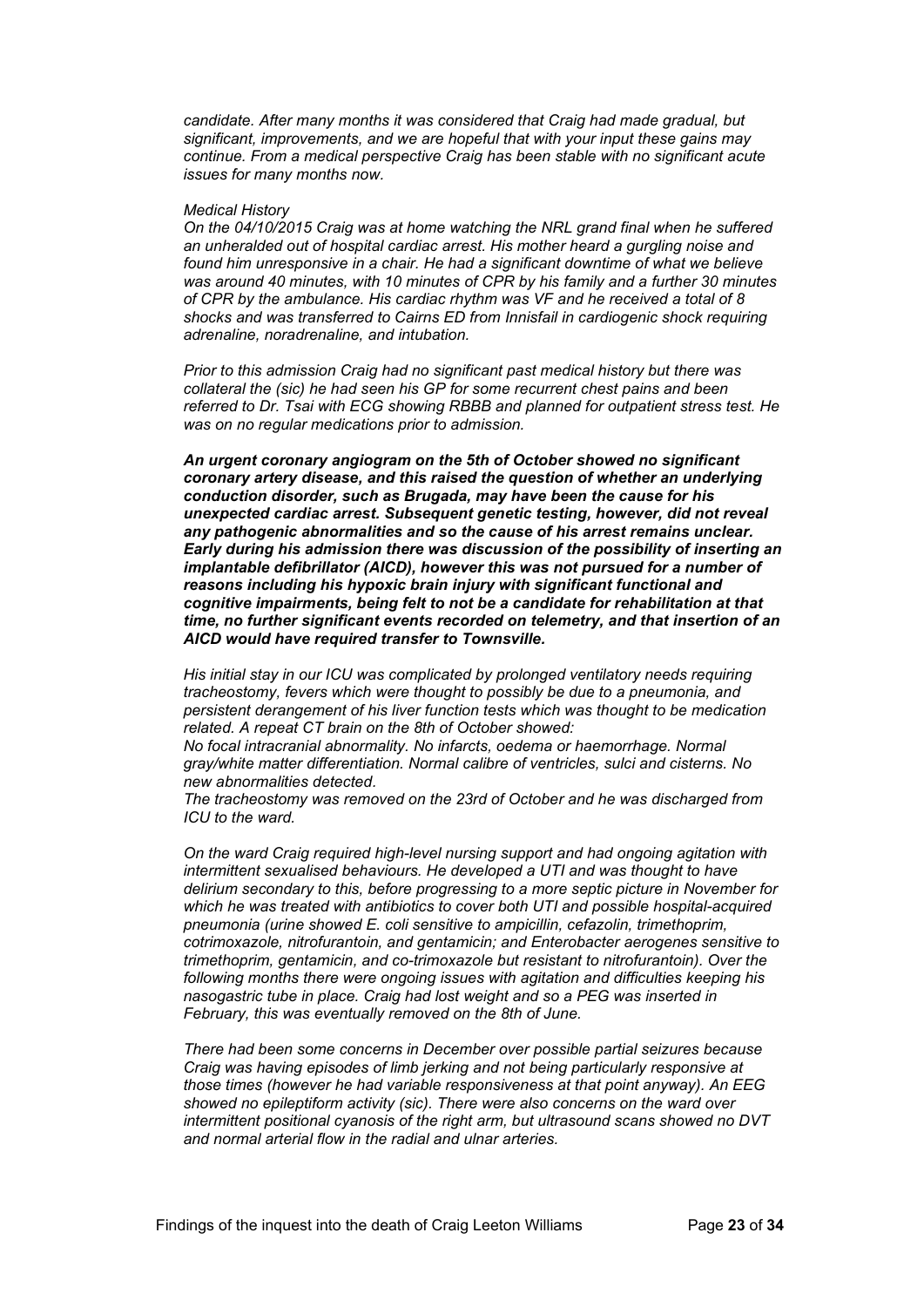*Over the last fortnight we have weaned Craig off the last remaining risperidone that he was receiving (was on 1mg nocte, reduced to 0.5mg nocte on 01/08, and then ceased on 08/08). He now is on no regular antipsychotic medication (had been on a variety of agents during the earlier stages of his admission) and has not required any PRN doses either. Due to some excoriation between his buttocks we have been applying Cavelon cream twice a day. Currently his only other regular medication is melatonin syrup at night.*

*In view of his significant improvement and plan for further rehabilitation the potential role of an AICD was raised by his family. I have discussed this with Dr. Starmer who feels that it would be revisit (sic) the potential role for an AICD for Craig in the future, and that after he has settled into Jacana he could be referred to a local cardiologist in Brisbane regarding this. As mentioned above, AICD implantation is not performed at Cairns Hospital. As Craig has been stable and not monitored for many months now, Dr. Starmer is happy that he does not require cardiac monitoring for transfer to Brisbane.*

#### *Functional Progress and Rehabilitation Reviews*

*Initially following ICU discharge Craig was essentially non-verbal (with minimal eye contact, intermittent and unreliable responses to yes/no questions, and not following commands), was a high aspiration risk requiring NG feeds, and was unable to mobilise (requiring a 2-3 person assist with slide sheets in the bed and a 3 person assist to sit on the edge of the bed). As mentioned above there were issues with agitation and combative behaviour as well as some sexualised behaviour. When they saw Craig at the end of October (shortly after arriving on ward) the rehab team felt that while there was potential for significant improvement, Craig was unable to engage with rehabilitation at that point, and that before commencing a rehabilitation programme he would need the ability to follow commands and for his restlessness and agitation to improve.*

*To very briefly summarise a long history, Craig has made significant functional and also cognitive improvements, and has now progressed to being largely independent on the ward, requiring AIN/RN only for supervision with his ADLs. He is currently on a minced and moist diet, and the nurses say that he really only likes sweet foods and has lost the taste for savoury. He feeds himself but still requires supervision because he has a tendency to eat too quickly and the nurses say that he needs to be reminded to chew his food (for example pieces of fruit). It seems that he has been drinking extra energy supplement drinks from other patient's trays recently. He also requires supervision and prompting with personal hygiene, particularly cleaning properly after toileting and washing during showering. He wears pull-up pads, but the nurses report that these are very rarely soiled in any way.*

*Craig wakes early, and spends much of his time mobilising independently around the ward with headphones on, making eye contact and saying to people that he passes "hello, what's your name". Under supervision he will also leave the ward to walk outside on occasion. He has come to know the familiar staff on the ward by name and will ask them what they are doing and how they are going. He is cooperative with requests to return to his room for assessment and is fully cooperative with examination. To my knowledge there has not been any recent agitation. The nurses inform me that he likes to constantly listen to music, including when he sleeps, becoming a little anxious if this is not available.*

*His sister, Sheree, speaks with him daily and has been trying to perform memory exercises with him. For example she has been trying to prepare him for transfer to Jacana by continually reinforcing that he is going to Jacana in Brisbane for rehab. She reports that he is able to remember this when she talks with him. She has recently begun to get Craig to recite a list of words at the end of each conversation, adding an extra word each week – currently she is trying to add the sixth word to this list.*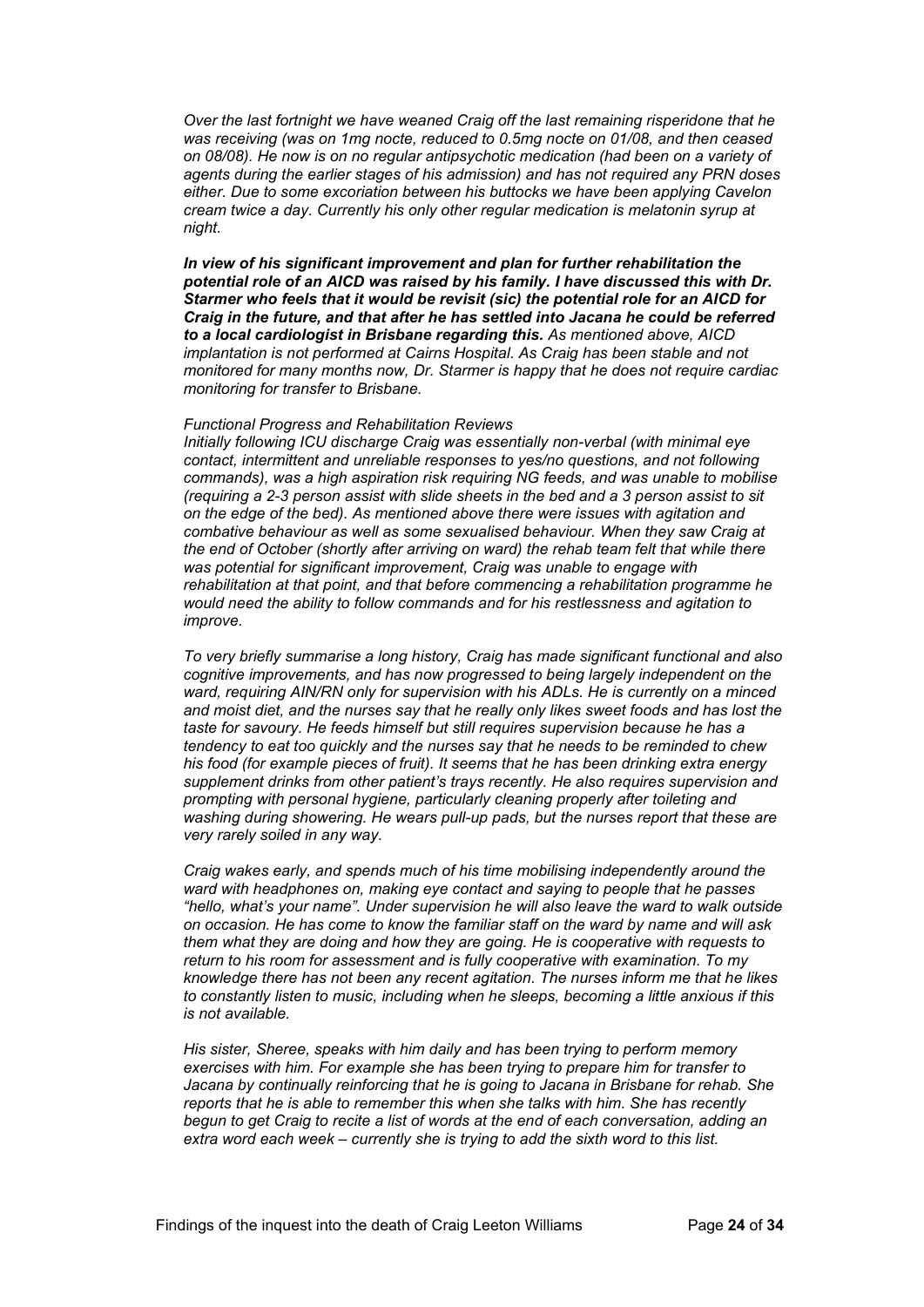*Social History*

*Prior to admission Craig lived with his parents in Innisfail. The primary family contact during Craig's admission has been his sister, Sheree, who lives in Brisbane. Sheree has remained heavily involved in Craig's care and has advocated strongly for him throughout his admission, having visited Craig in hospital on several occasions and, along with the rest of the family, been involved in the family meetings.*

#### *Medications*

*Melatonin syrup 2mg (0.2mL) nocte Cavelon cream applied to buttocks twice a day until resolved Risperidone liquid 0.5-1mg nocte PRN*

*Allergies Piperacillin-tazobactam*

*We greatly appreciate your assistance with Craig's ongoing care. Please contact us if you have any further questions regarding Craig's care.* (Emphasis added)*[27](#page-24-1)*

I accept that Craig's family were aware of the possibility of the AICD for Craig. Mrs Lawrence specifically raised the issue when Craig had finally been accepted by Jacana and preparations were underway for his transfer.

Dr Starmer could not say whether a copy of the discharge summary was provided to Craig's family. He said it would be unusual to provide it to the family, but if it was requested it would be considered. Usually, a copy goes to the General practitioner to transfer care. A copy was forwarded to Craig's general practitioner, Dr Flynn.

I accept the evidence of Mrs Lawrence, that the discharge summary was not provided to Craig's family and, specifically, was not provided to the nominated family spokesperson, Mrs Lawrence.

As previously recorded, Craig's parents and two siblings were authorised statutory health attorneys on behalf of Craig. In these circumstances the discharge summary should have been provided by the discharging medical officer to the appointed statutory health attorneys, via the nominated family representative, Mrs Lawrence.

I accept Mrs Lawrence's evidence that she was not informed of Dr Starmer's recommendation to Jacana that after he was settled, Craig be referred to a local cardiologist for revisit the potential role of an automated implantable cardioverter device.

Craig' family had high hopes when Craig was transferred to Jacana by the Royal Flying Doctor Service on 15 August 2016.

# <span id="page-24-0"></span>Rehabilitation and Medical Treatment at Jacana

On admission to Jacana, Craig was assessed and came under the medical care of Dr Kathryn Pugh, a Rehabilitation Physician qualified under the Royal

<span id="page-24-1"></span><sup>27</sup> Cairns Hospital Discharge Summary 15 August 2016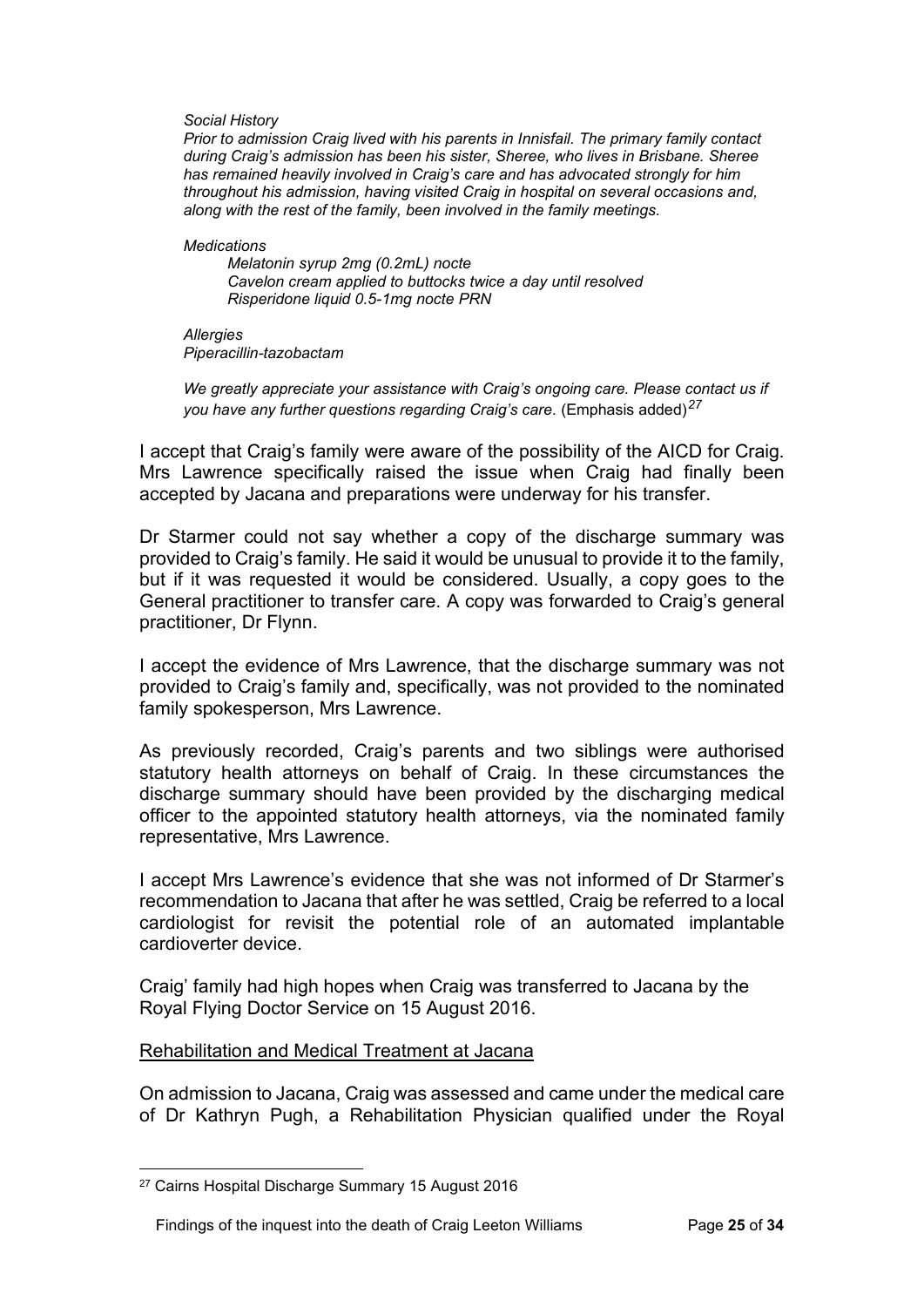Australian College of Physicians. Dr Pugh had worked at the Prince Charles Hospital and at Jacana Acquired Brain Injury Centre since 2006.

Craig lived at Jacana between 15 August 2016 until his death on 7 September 2017. Coronial review of the Jacana records detailing his general physical, functional, and mental wellbeing, was distressing and disappointing when compared with Craig's overall status at discharge from the Cairns Hospital.

During the period of Craig's residence at Jacana there were around forty residents, eight of whom were participating in slow stream rehabilitation. Dr Pugh's hours at Jacana equated to only one day per week and there was a visiting GP who attended for six hours per week. Jacana also had an allied health team and a nursing team.

Initially there was a period of assessment to understand Craig's needs to achieve daily tasks. He required one-on-one care and support. By December 2016 a behaviour support care plan noted Craig was often incontinent and required additional staff support for personal hygiene and cleaning on multiple occasions throughout the day. His room did not have access to ensuite toilet facility. This was a decline in the level of control and independence that Craig had previously achieved at Cairns. By January 2017 he was being escorted by staff to the toilet hourly and a psychologist was involved to introduce music conditioning to trigger and assist him to regularly go to the toilet. There was little improvement. He was restless and frequently pacing. Dr Pugh prescribed risperidone commencing in September 2016. This became a regular 1 mg dose from 16 November, for "agitation" and "compulsive behaviour". His behaviour became distressed and frustrated.

Craig's weight dropped from around 80kg to around 75kg over the first few months of his stay, and changes were made to his diet to try to keep his weight stable and reduce his fluid intake.

In February and March there were several episodes of frustrated behaviour. Craig began to regularly refuse meals and to refuse to participate in physiotherapy. It was noted that he was showing a "low mood" and saying he was unhappy. The option of moving wards was discussed with his family, to give him a new start and change habits he had developed, but Craig' family felt this would be too disruptive to his mood. Instead, it was planned he would move into a different room in the current ward when one became available.

In March 2017 a CT of his brain was arranged to investigate whether there were physical reasons for his deterioration, but the CT did not reveal any changes. On 19 April 2017 Dr Pugh commenced Craig on an anti-depressant, Amitriptyline.

In April 2017 Mrs Lawrence completed a Statement of Choices on Craig's behalf. She advised that her brother would have wanted CPR attempted as well as other life prolonging treatment if they became necessary and were consistent with good medical practice.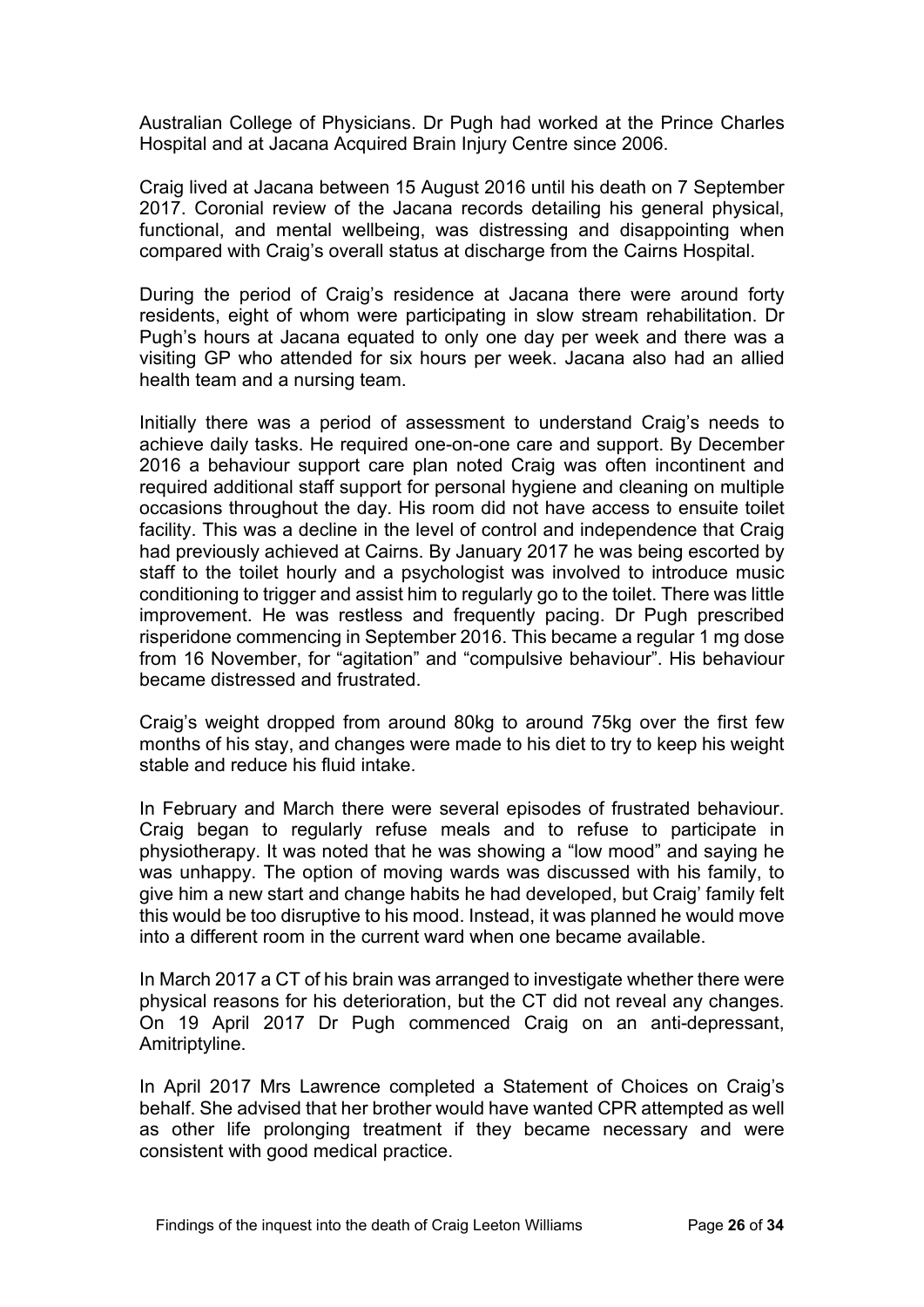Following a case conference, Craig was changed to a 'Community Pathways Program', which was a less active rehabilitation program allowing more recreation time. In May 2017 Craig had an Allied Health Assistant (AHA) allocated for one to one specialling during the day to help to improve his continence and his weight. This was successful and Mr William's continence improved and his weight was brought back up to 80kg, but he deteriorated again once the three-week AHA program was finished.

One to one care was re-introduced from the end of June for 4 weeks. Again, Mr William's continence, and engagement in outings and activities improved, but his low mood continued. On 31 July his dose of amitriptyline was increased to 75mg.

Seven days later, on 7 September 2017, Craig was found in an unresponsive state. He was found by nursing staff on his bed at about 7:40am. He looked like he was asleep but was not breathing and had no pulse. Resuscitation was not attempted as there were no signs of life. That morning, at about 06.10 am Craig had been seen in the dining room by a patient support officer. Craig appeared to be in good health and was moving about without assistance. He said good morning to Craig and then continued with his duties. Craig returned to his room.

His death was unexpected and therefore the police were called. Dr Pugh advised QPS officers that Craig was not being treated at Jacana for any cardiac or other significant or life-threatening condition. Dr Pugh was unable to complete a Cause of Death Certificate.

Dr Pugh telephoned Mrs Lawrence and informed her of Craig's death. I accept the information from Mrs Lawrence of the way the devastating and unexpected news was conveyed to her by Dr Pugh. Mrs Lawrence was devasted by Craig's death, but the way Dr Pugh broke the news to Mrs Lawrence was lacking in empathy and added to the distress caused.

# <span id="page-26-0"></span>Issues of concern arising at Jacana

# **(1) Dr Pugh should have consulted with Craig's family before stopping his melatonin and putting him on increasingly regular doses of temazepam and risperidone.**

Dr Pugh considered the priority with regards to Craig's rehabilitation at Jacana was "to settle him and his behaviour down."<sup>28</sup> The coroner notes the overall impression gained from the discharge summary from Cairns was that Craig had made gradual but significant improvement. The treating team at Cairns Hospital had detailed the weaning of all medication previously required to manage his behaviours including the last remaining risperidone. At discharge he no longer required any regular or any PRN (as required) antipsychotic medication. The only "medication" was melatonin to assist sleep.

<span id="page-26-1"></span><sup>28</sup> Statement of Dr Pugh, 29 July 2019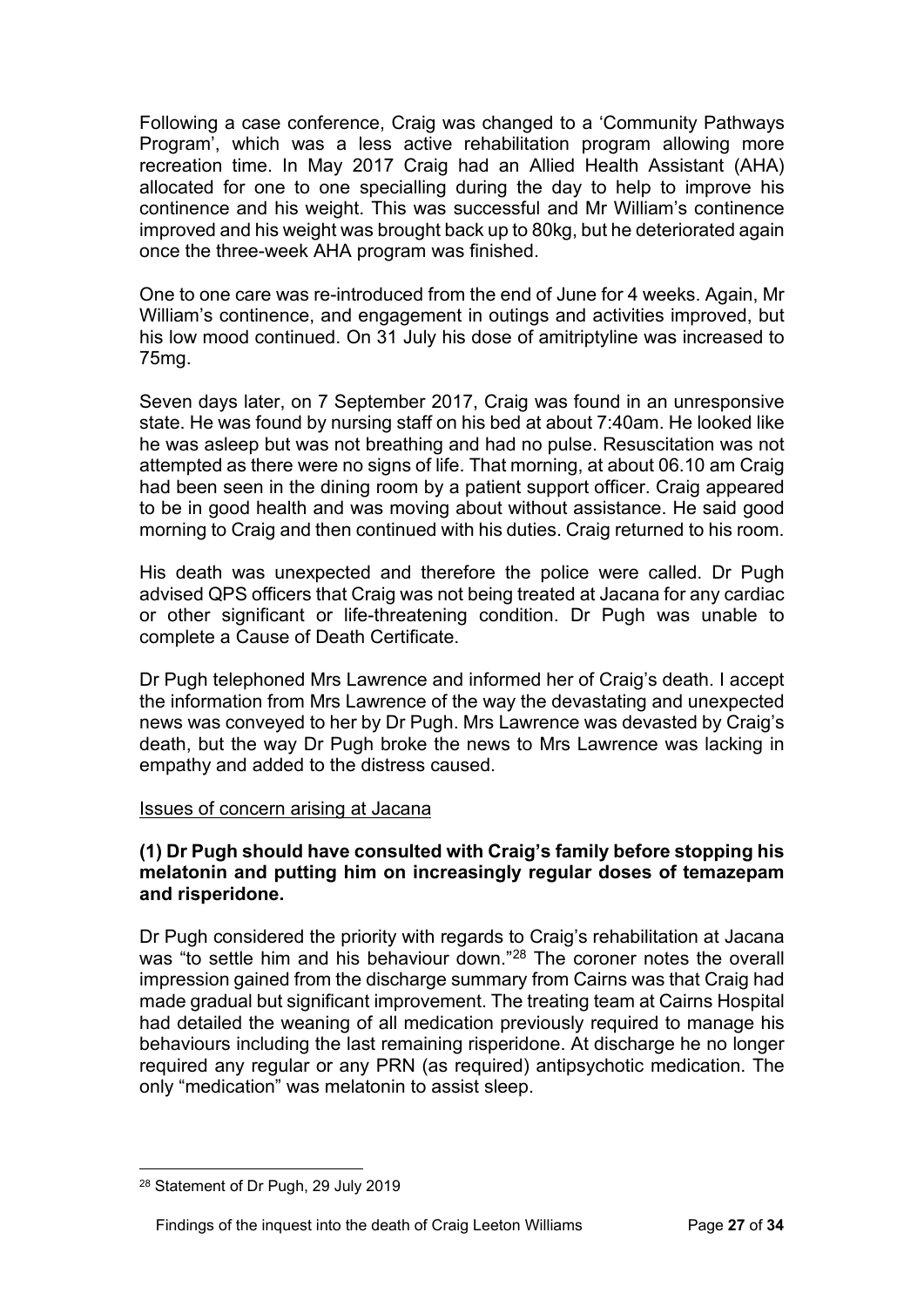Dr Pugh immediately ceased the melatonin syrup and commenced Craig on 20mg of Temazepam as needed for night-time sedation. By 25 August this was a regular medication. Dr Pugh referred to Craig's global problems. She described problems due to very little short-term memory, difficulty orientating himself geographically, and restlessness in the extreme. She described him as a tall, strong man who could mobilise independently and enjoyed long walks. She said when he was anxious, he would push nursing staff assigned to get to his room.

Dr Pugh was aware from the discharge summary that Craig had been weaned from all medications excepting melatonin. Dr Pugh was aware that members of the family held enduring power of attorney for health-related decisions affecting Craig. They had expressed the wish to be involved in any decision to introduce other medications. Dr Pugh conceded at inquest that risperidone and amitriptyline were commenced without discussion. The GP at Jacana commenced risperidone, Dr Pugh reduced the dose when she became aware, but did not discuss this with family.

She gave evidence she disagreed with long-term use of melatonin, and that it would have required a special order. She expressed the view she did not think it helpful but conceded again, that she did not discuss this with family. Irrespective of her professional opinion, Dr Pugh was aware of the requirement that she discuss medication proposals with family members, and she failed to do so.

# **(2) Amitriptyline was contraindicated for Craig given his cardiac history**

Independent evidence was provided and accepted at inquest by Dr Colquhoun and Dr Hodkinson that amitriptyline is contraindicated in patients with cardiac conditions. There was evidence indicating Craig was suffering from depression/anxiety, and therefore consideration of an antidepressant medication was appropriate. But there are a range of other medications which could have been considered by Dr Pugh, having regard to potential cardiac risk in the choice of amitriptyline. Dr Pugh did discuss some relatively minor side effects with Mrs Lawrence, but she did not refer to the potentially serious contraindication for someone with a cardiac condition, therefore there was no informed consent. Dr Pugh acknowledged she had very little cardiac experience herself and she relied on Dr Starmer's conclusion that Craig's condition was "*not Brugada syndrome"* when she prescribed amitriptyline.

Amitriptyline should not have been prescribed. It was contraindicated for cardiac patients.

I accept the evidence of Dr Colquhoun that "it is theoretically possible but very unlikely"[29](#page-27-0) that the amitriptyline administered caused or hastened Craig's death.

<span id="page-27-0"></span> $29$  T<sub>1</sub>-70,  $3 - 4$ .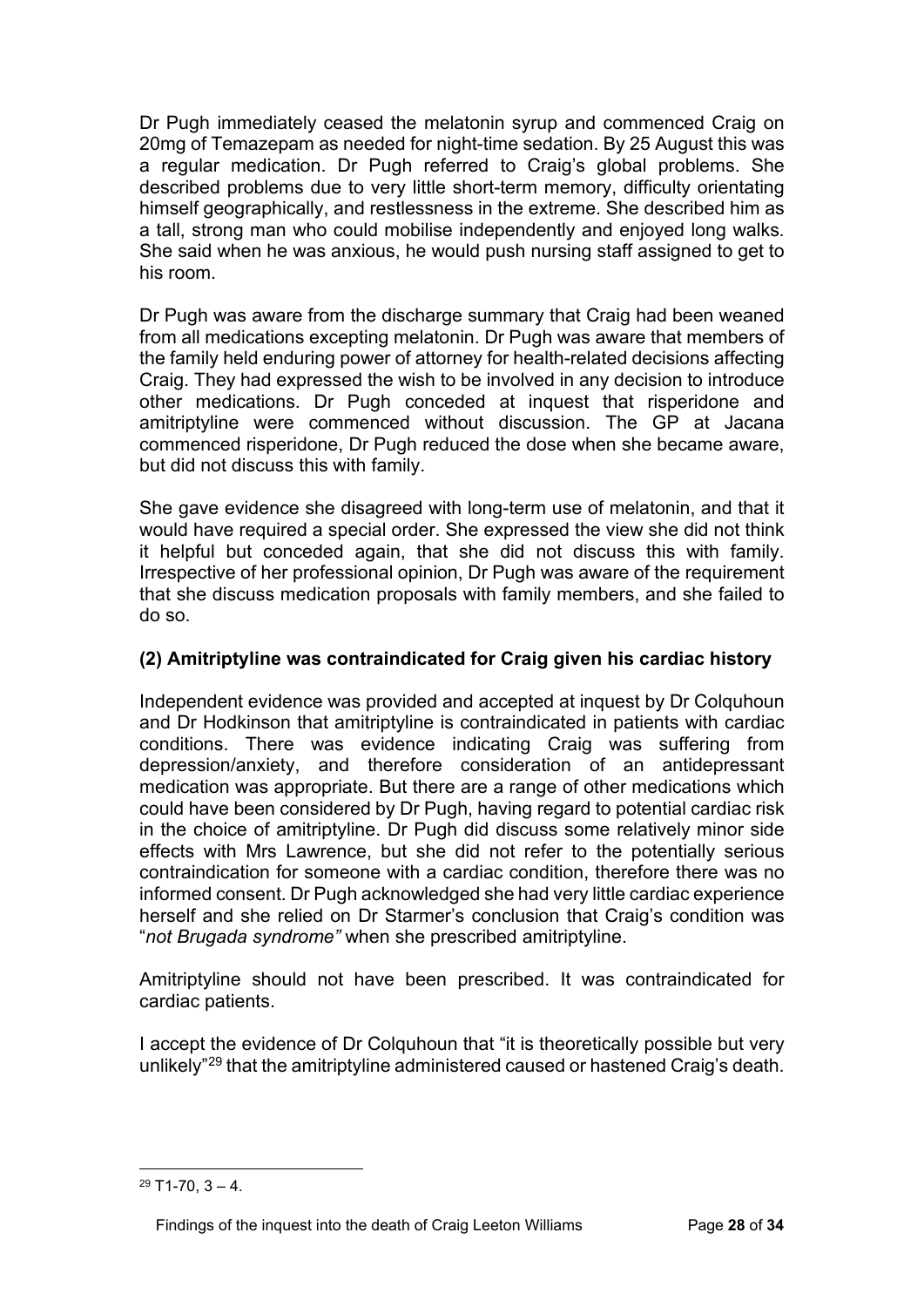# **(3) The discharge summary from Cairns Hospital clearly indicated that Craig should have had a review by a cardiac specialist soon after his arrival at Jacana.**

Dr Pugh acknowledged in her evidence that the discharge summary from the cardiology department in the Cairns hospital recommended that Craig be referred to a cardiologist "once he was settled." Dr Pugh did not refer Craig to a cardiologist during his fourteen-month residence at Jacana. She acknowledged she did not telephone Dr Starmer to check the recommended timeframe or urgency of the referral. In her consideration of prescribing amitriptyline for Craig, she had acknowledged she had very little cardiac experience herself and she relied on Dr Starmer's conclusion that Craig's condition was "*not Brugada syndrome"* when she prescribed amitriptyline.

Her interpretation of the information in the discharge statement failed to appreciate that a negative genetic test result for Brugada did not mean Craig did not have Brugada syndrome. All the information in the discharge summary, including even the fact that Craig was managed by the cardiac unit for ten months at Cairns Hospital confirmed he had non-ischemic cardiac conduction condition which required referral to a cardiologist. Specifically, the referral was required to consider the potential role of an automated implantable cardioverter device. I repeat the language used in the discharge summary:

*In view of his significant improvement and plan for further rehabilitation the potential role of an AICD was raised by his family. I have discussed this with Dr Starmer who feels that it would be revisit the potential role for an AICD for Craig in the future, and that after he has settled into Jacana he could be referred to a local cardiologist in Brisbane regarding this. As mentioned above, AICD implantation is not performed at Cairns Hospital. As Craig has been stable and not monitored for many months now, Dr Starmer is happy that he does not require cardiac monitoring for transfer to Brisbane.*

Dr Pugh acknowledged she procrastinated probably a little longer than she should have done, thinking if Craig was just a little bit more settled, she could get him off to a cardiologist without too much trouble.

Dr Pugh knew that Craig was always calmer when he was with his sister, but she did not discuss with Mrs Lawrence whether she could take Craig to a cardiology appointment. Had Dr Pugh discussed the feasibility of Mrs Lawrence accompanying Craig to a specialist cardiology appointment she would likely have discovered that Craig had successfully attended an off campus dental examination and teeth cleaning appointment with his sister. Dr Pugh assumed that if Mrs Lawrence wanted Craig to see a cardiologist, she would have told her. However, the family was unaware of the recommendation.

Dr Pugh acknowledged it was her responsibility to arrange the referral.

I reject Dr Pugh's explanation. I conclude the evidence of Mrs Lawrence and the family's dedication to Craig had established it was possible they could and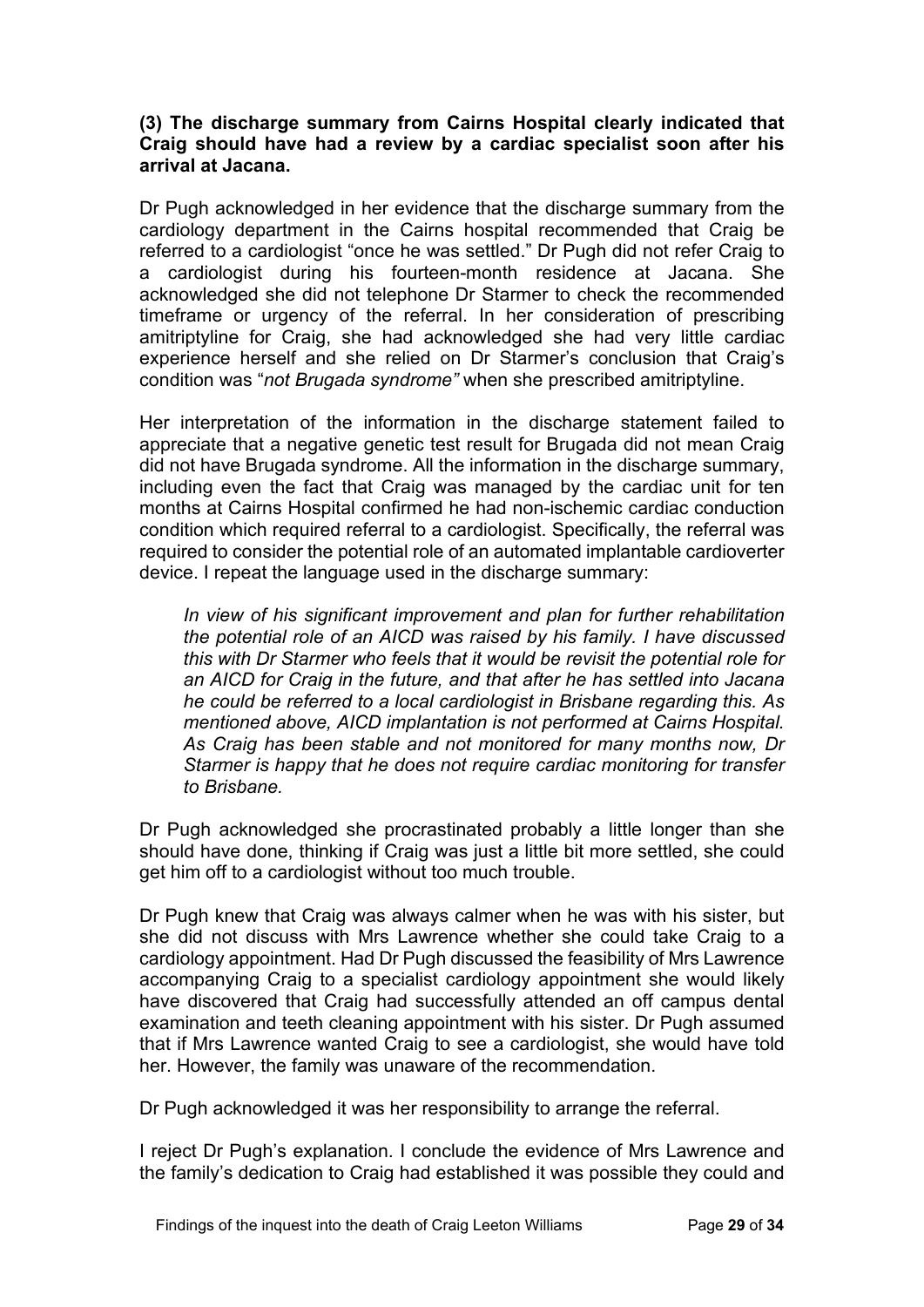would have managed to safely transport and accompany Craig to an appointment with a cardiologist.

I accept the evidence from Craig's family and the records of Jacana that by 13 October 2016 Craig demonstrated capability to attend a coffee shop with a social worker and order coffee, and to go out with family members.

I conclude this was a critical missed opportunity for Craig to be reviewed and his family advised of the feasibility and any other considerations of possible implantation of an automated implantable cardioverter device. This was the only treatment that could prevent the occurrence of another potentially fatal ventricular arrhythmia.

# **(4) Jacana may have not been a suitable facility to provide long term care for Craig**

This issue must be addressed in the circumstances that Craig had suffered a profound brain injury. He was a fit, healthy, active, self-employed 44-year-old man who was suddenly totally dependent on his family and medical care for his survival and recovery. The extent of his recovery was complex given the cardiac condition and brain injury. Cairns Hospital provided the critical cardiac and intensive care and then continued his medical care for a very extended admission of ten months.

His immediate family, comprised of his parents and his sister and brother, were totally committed to Craig's recovery. They physically attended and gave Craig support and researched and lobbied for access to specialist care, always hoping and aiming to restore Craig to his former self. When it became known that the brain injury was severe, they persisted to ensure the best opportunity was provided for Craig to reach his full potential. They hoped he could regain a degree of independence, supported in the community.

Dr Keren Hervey, Director of Medical Services, Community and Oral Health, for Metro North Hospital and Health Service, under which Jacana was managed, provided the inquest with an independent review of facilities available at the time and now for treatment of those who have sustained brain injury. Jacana was the only facility available at the time. The severity of the brain injury, and particularly the hypoxic nature of the injury (as distinct from traumatic injury) was particularly challenging. Initial applications to specialist units at the Princess Alexandra Hospital and to Jacana were declined because Craig required more support that the facilities could provide.

Dr Hervey stated at the time Jacana was the only unit that would offer a rehabilitation program for such a brain injury.

I note the evidence of the number of residents undergoing slow stream rehabilitation with Craig, (about forty) and the particular specialty, skill and experience of the two medical staff attending at Jacana. There were additional nursing and allied support staff. Reviewing Craig's experience at Jacana, it is impossible not to conclude that his overall physical, functional and mental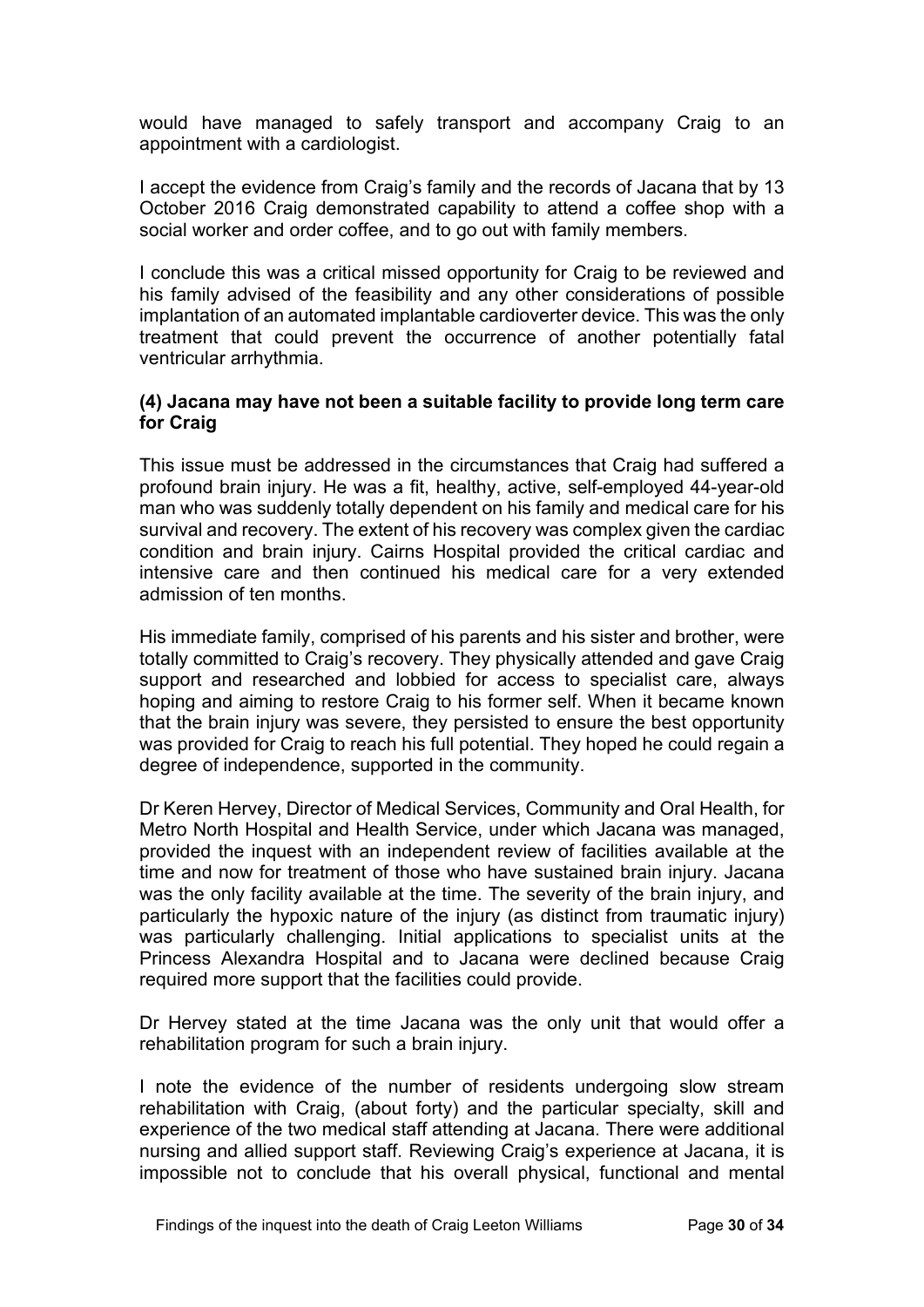health declined over fourteen months. Jacana was insufficiently resourced and staffed at that time. Craig did not receive rehabilitation that improved his condition whilst at Jacana.

The sole rehabilitation physician providing service was in attendance for the equivalent of one day per week. The rehabilitation physician agreed in evidence that Jacana was not an appropriate facility for Craig. This was consistent with the view expressed by independent review provided by Dr Photinos.

# <span id="page-30-0"></span>Whether there were any failures in the care and treatment provided to Craig which were likely to have caused or hastened his death

# <span id="page-30-1"></span>*Communication*

I find that a serious failure of communication by the Cairns Hospital occurred when they failed to provide the Discharge Summary to Craig's statutory health attorneys, namely his parents and two siblings. In particular, the document should have been provided to the nominated family member, Mrs Lawrence. She had again raised the issue of the possibility of Craig accessing an automatic implantable cardioverter device in the period leading up to his transfer to Jacana.

The Hospital was required to provide the document to the patient or the patient's enduring power of attorney (EPOA) in accordance with their 'Completion and Distribution Procedure'. It seems to the court to be obvious that, where a patient lacks capacity and, as in Craig's case, they have statutory health attorney/s involved in decisions about their care, the attorney/s should also be provided with the discharge summary.

The family and Craig were not informed and were without access to the critical information that Craig should be referred to cardiology for review about the potential for AICD. This was the only life-saving intervention possibly available to Craig. It is without doubt that the family would have advocated on Craig's behalf to access that appointment

It cannot be known what decision a cardiology review might have provided concerning an AICD, but the loss of the opportunity to seek this therapy for Craig will forever be a matter of great distress to his family.

## <span id="page-30-2"></span>**Findings**

In accordance with s45(2) of the Coroners Act 2003 I make the following findings.

- The deceased person is Craig Leeton Williams, who was born on 6 December 1971.
- Craig Williams had an unheralded cardiac arrest on 4 October 2015, when he was aged 43. As a result of this event he suffered a hypoxic brain injury and stayed in the Cairns Hospital for rehabilitation for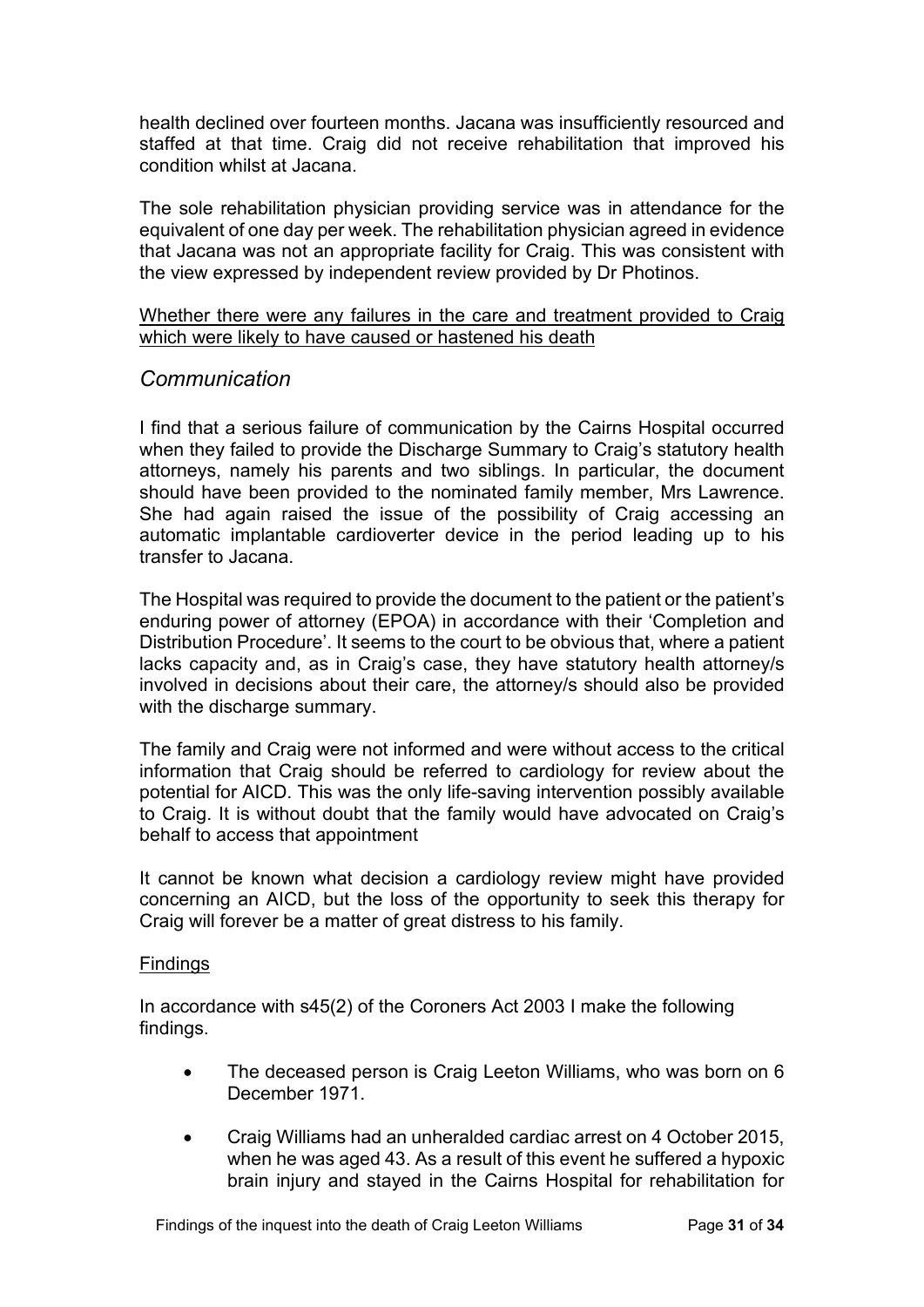around 10 months. He was accepted by and transferred to the Jacana Acquired Brain Injury Centre in Brisbane on 15 August 2016. Despite a recommendation by his treating cardiologist in Cairns, Jacana never referred Craig to a cardiologist in Brisbane. Craig was found dead on his bed by staff just over one year after his admission to Jacana. A staff member had seen Craig up and about in the dining room at 6.10am. He was found deceased at 7.40 am.

- Craig Williams died on the morning of 7 September 2017.
- Craig Williams died at the Jacana Acquired Brain Injury Centre at 99 Hoyland Street Bracken Ridge, Queensland.
- Craig Williams died due to a recurrence of ventricular fibrillation, due to Brugada Syndrome.

# <span id="page-31-0"></span>Recommendation and Comments

Whenever appropriate at an inquest a coroner may make comments on anything connected with the death investigated that relates to –

- (a) public health or safety:
- (b) the administration of justice; or
- (c) ways to prevent deaths from happening in similar circumstances in the future

Craig's family have made submissions that the court should make five recommendations to prevent similar deaths from happening in the future. While I do not agree with the terms of all of the recommendations, nor that all five recommendations should be made, I make the following recommendation and comments:

## Recommendation:

*The Queensland Health hospital and Health Services review relevant policies and procedures, and amend as necessary, to ensure that, here a person who lacks capacity, and has Statutory Health Power of Attorney(s), or Enduring Power of Attorney, the person's representative must –*

- *(1) be provided with the discharge summary;*
- *(2) be kept informed and consulted on a regular basis regarding any significant health information, and health care decisions, especially where consent is required; and*
- *(3) communication with the person/Enduring Power of Attorney/Statutory Health Attorney relating to significant health information/decisions is required to be documented in the patient's medical record.*

I further commend to the Cairns and Hinterland Health Service, and to Queensland Health, consideration of the family's submission regarding critical heath care decisions to ensure they are clearly communicated to the patient,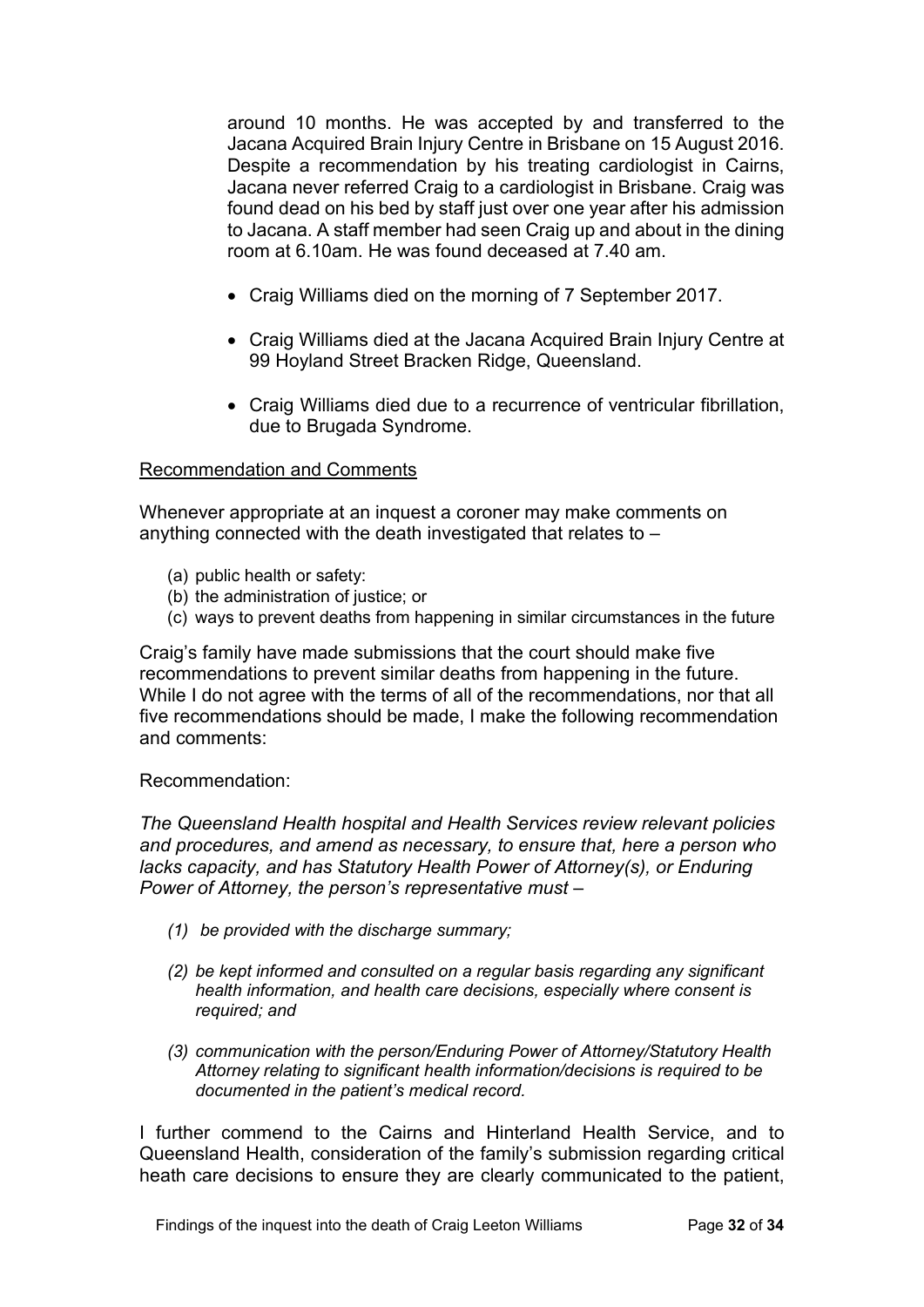their enduring power of attorney(s) or their statutory health attorney(s). I support the suggested documentation of the communication in the patient's records including:

- Date and time of discussion
- Decision makers present
- Risks and benefits of proposed/withheld treatment discussed
- Documentation of consent to treatment/withholding of treatment by relevant decision-makers
- Documentation of concerns raised, and decisions for/against decisions

I do not support the family's suggested recommendation that any clinical handover involving a patient with an admission period of 6 weeks or more requires a conversation between the outgoing and incoming doctors. I suggest that, instead Queensland Health consider requiring the inclusion of the contact telephone number and/or email address of the summary author or the consultant/registrar who had care of the patient in all discharge summaries, to invite communication from receiving medical practitioners.

I accept the follow up comment for the Cairns Health District to follow up with training.

I commend to government the targeting of increased funding to provide slow stream rehabilitation to assist people with brain injury, particularly in north Queensland.

Finally, I note that the Jacana facility no longer exists. It has been relocated in early 2019 to the Brighton Health Campus.

Upon admission to the Brighton Brain Injury Unit a comprehensive assessment is undertaken by the medical officer. This includes completion of the ongoing medical management tool which documents any invasive devices, ongoing medical needs, or investigations required. The process is repeated following re-admission, after any investigation, or follow up required., enabling recognition by staff when a follow up investigation or appointment is required.

The admission process includes the patient, the Clinical Nurse Consultant, Social Worker and Case Manager. Case conferencing occurs weekly for patients in the rehabilitation phase of their treatment.

The medical, nursing and allied health resourcing was reviewed. A clinical nurse consultant role was appointed to provide clinical supervision, the development of clinical practice guidelines and identification of clinical risk and service improvement requirements.

Training for all staff in basic life support is mandatory. Training in acute resuscitation plans or advanced health care directives has occurred. Patients' current acute resuscitation plan is now visible on the display board and in a printed format.